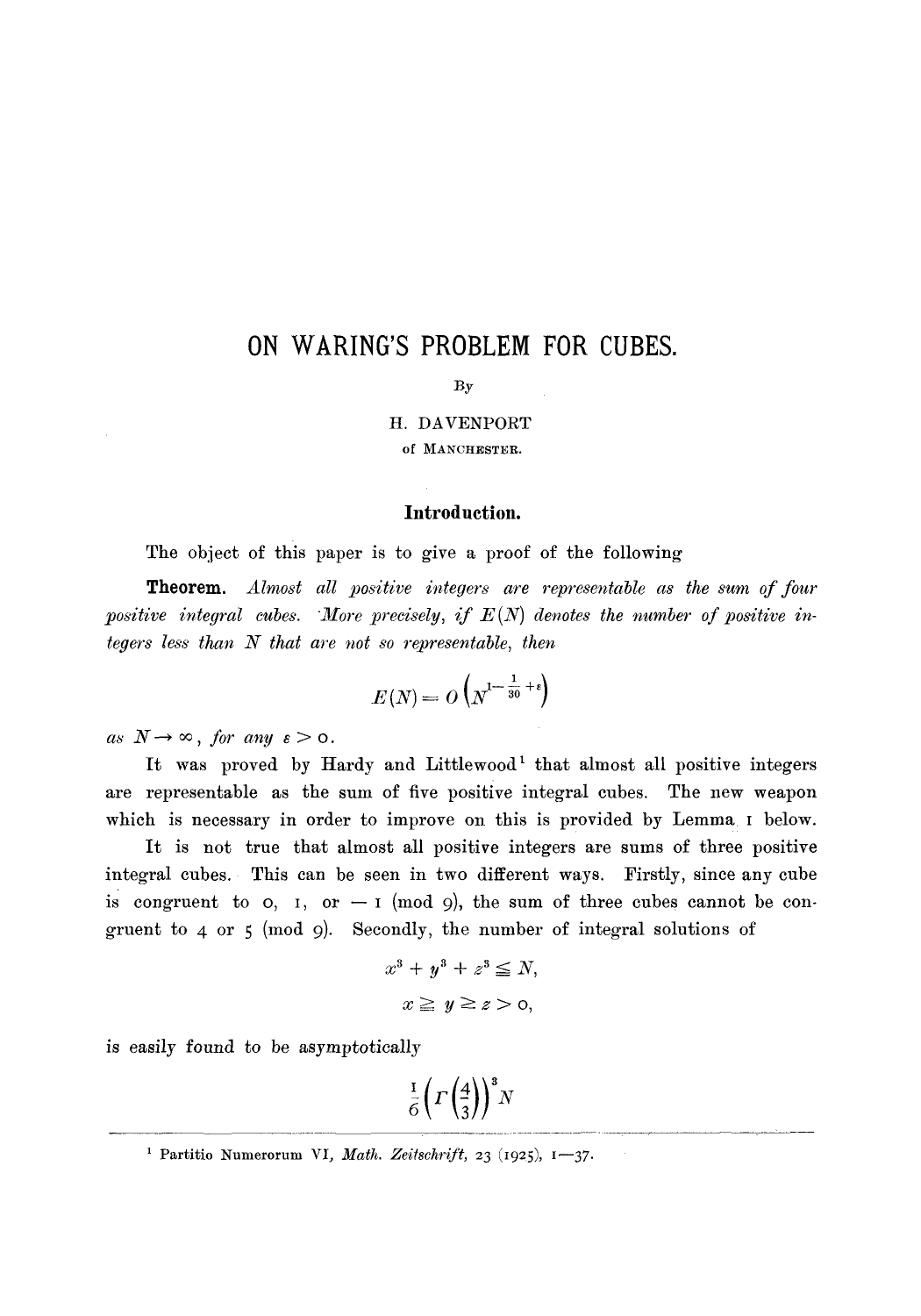as  $N \to \infty$ . Hence not more than  $0.134...$  N positive integers less than N are representable as the sum of three positive integral cubes.

Lemma 1. *The number of solutions of* 

$$
(1) \t x_1^3 + y_1^3 + z_1^3 = x_2^3 + y_2^3 + z_2^3
$$

*in integers*  $x_1$ ,  $y_1$ ,  $z_1$ ,  $x_2$ ,  $y_2$ ,  $z_2$  subject to

(2) 
$$
P \le x_1, x_2 \le 2 P, P^{\frac{1}{5}} \le y_1, z_1, y_2, z_2 \le 2 P^{\frac{1}{5}}
$$

is  $o\left(p^{\frac{13}{5}+i}\right)$  as  $P\to\infty$ , for any  $\varepsilon > 0$ .

*Proof.*<sup>1</sup> The number of solutions with  $x_1 = x_2$  is  $O\left(P^{\frac{13}{5} + \epsilon}\right)$ , since the number of choices for  $x_1, y_1, z_1$  is  $O\left(p^{-\frac{13}{5}}\right)$ , and the equation  $m=y_2^3+z_2^3$  has only  $O(m^5)$ solutions for given  $m$ .

Hence we consider only solutions with  $x_1 > x_2$ . Writing  $x_2 = x, x_1 = x + t$ , (I) becomes

(3) 
$$
3 tx^2 + 3 t^2 x + t^3 + y_1^3 + z_1^3 = y_2^3 + z_2^3.
$$

Since the left-hand side is greater than  $3 P^{2} t$ , and the right-hand side is at most 12  $16P^5\,,\,$  we have

$$
(4) \qquad \qquad \text{or} \qquad t < 6 \, P^{\frac{3}{5}}.
$$

For any t satisfying (4), denote by  $r(t, m)$  the number of representations of an integer m by the left-hand side of (3), subject to (2) (where  $x_2 = x, x_1 = x + t$ ). Denote by  $r(m)$  the number of representations of m by the right-hand side of  $(3)$ , subject to  $(2)$ . The number of solutions of  $(3)$  is

$$
\sum_{t} \sum_{m} r(m) r(t, m) \leq \left\{ \sum_{t} \sum_{m} r^{2}(m) \right\}^{\frac{1}{2}} \left\{ \sum_{t} \sum_{m} r^{2}(t, m) \right\}^{\frac{1}{2}}.
$$

The first factor on the right is

$$
O\left(\left\{P^{\frac{2}{5}}P^{\frac{8}{5}+\epsilon}\right\}^{\frac{1}{2}}\right)=O\left(P^{1+\epsilon}\right).
$$

<sup>1</sup> Expositions of the general method (of which the proof of this Lemma is a particular case) will appear in the Proc. Royal Soc., and in Acta Arithmetica.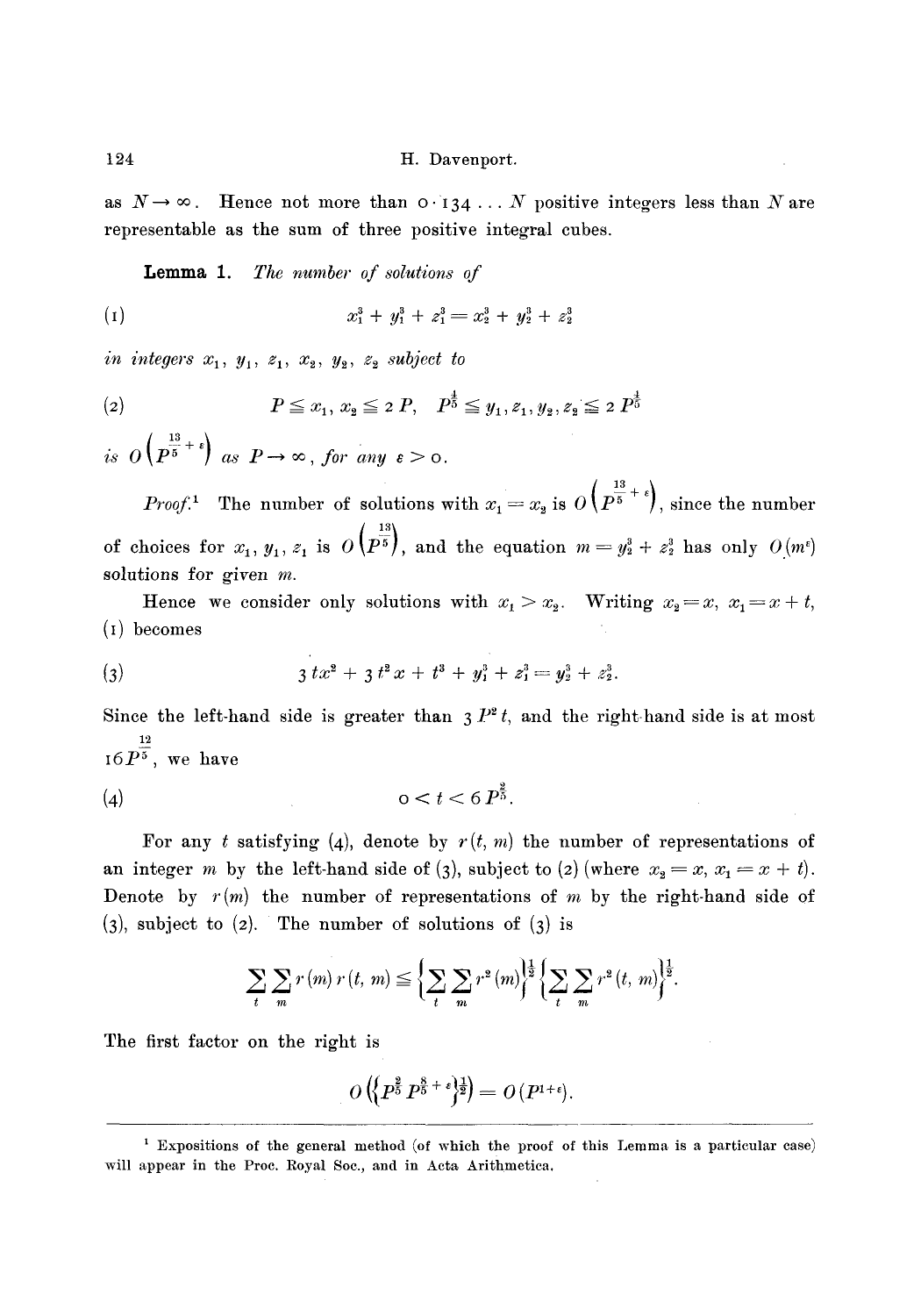Also

$$
\sum_t \sum_m r^2(t, m) \leq M,
$$

where  $M$  is the number of solutions of

(5) 
$$
3 t x_1^2 + 3 t^2 x_1 + y_1^3 + z_1^3 = 3 t x_2^2 + 3 t^2 x_2 + y_2^3 + z_2^3
$$

in all the variables, subject to  $(2)$  and  $(4)$ .

The number of solutions of (5) with  $x_1 = x_2$  is

$$
O\left(P^{\frac{2}{5}+1+\frac{8}{5}+\epsilon}\right)=O\left(P^{3+\epsilon}\right).
$$

As for the solutions with  $x_1 + x_2$ , given  $y_1, z_1, y_2, z_2$  with  $y_2^3 + z_2^3 - y_1^3 - z_1^3 + o$ , the equation (5) determines t and  $x_1 - x_2$  with only  $O(P^{\epsilon})$  possibilities, as factors of this number. These then determine  $x_1$  and  $x_2$  uniquely. Hence the number of solutions of (5) with  $x_1 + x_2$  is

$$
O\left(P^{\frac{16}{5}+\epsilon}\right).
$$

Hence

$$
M=O\left(P^{\frac{16}{5}+\epsilon}\right),\,
$$

and so the number of solutions of  $(I)$  subject to  $(2)$  is

$$
O\left(P^{\frac{13}{5}+\epsilon}\right) + O\left(P^{1+\epsilon}\left(P^{\frac{16}{5}+\epsilon}\right)^{\frac{1}{2}}\right)
$$
  
=  $O\left(P^{\frac{13}{5}+2\epsilon}\right)$ ,

which proves the Lemma.

#### **Notation.**

Let  $\delta$  be a fixed small positive number. We shall use  $\varepsilon$  to denote an arbitrarily small positive number, not the same throughout. The constants implied by the symbol O depend only on  $\delta$  and  $\varepsilon$ .  $c_1, \ldots$  denote positive absolute constants.  $c(r, h)$ ,  $c_1(h)$  denote numbers which depend only on the variables specified.

We use the abbreviations

$$
e(\alpha) = e^{2\pi i \alpha}, \quad e_q(b) = e\left(\frac{b}{q}\right).
$$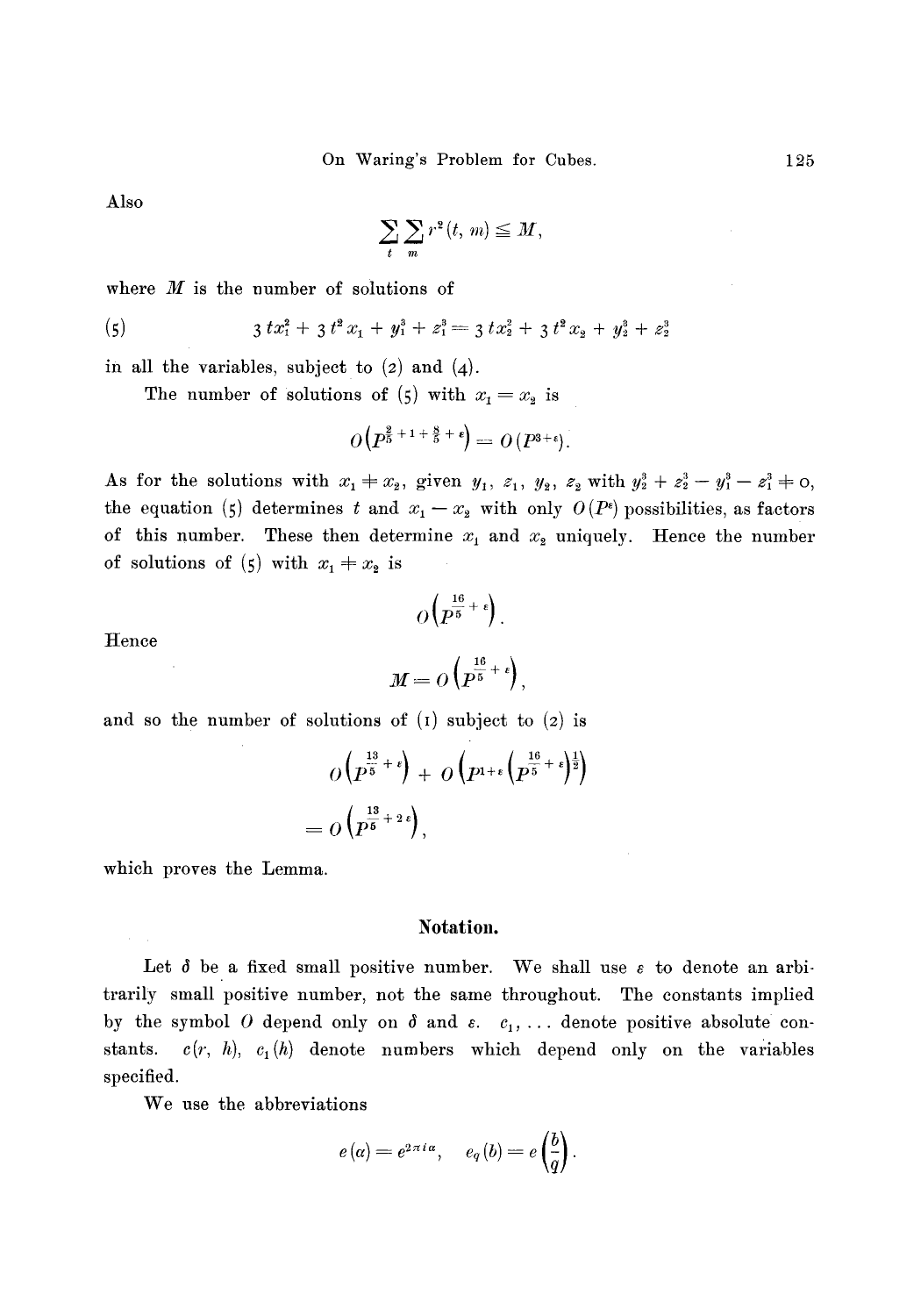For any large positive real number  $P$  we define

$$
T(\alpha) = \sum_{P \le x \le 2P} e(\alpha x^3),
$$
  
\n
$$
T_1(\alpha) = \sum_{P^{\frac{4}{5}} \le x \le 2P^{\frac{4}{5}}} e(\alpha x^3),
$$
  
\n
$$
V(\alpha) = T^2(\alpha) T_1^2(\alpha) = \sum_n \varrho(n) e(n \alpha),
$$

so that  $\rho(n)$  denotes the number of representations of n as

 $\bar{z}$ 

$$
w^3 + x^3 + y^3 + z^3,
$$

where

$$
P \leq w, x \leq 2 P, P^{\frac{4}{5}} \leq y, z \leq 2 P^{\frac{1}{5}}.
$$

Throughout the paper, q and a denote positive integers satisfying  $a \leq q$ ,  $(a, q) = 1$ . We define

$$
S_{a,q} = \sum_{x=1}^{q} e_q(ax^3),
$$
  
\n
$$
I(\beta) = \sum_{P^3 \leq n} \frac{1}{\leq (2P)^3} \frac{1}{3} n^{-\frac{3}{3}} e(\beta n),
$$
  
\n
$$
I_1(\beta) = \sum_{\substack{P^{\frac{4}{3}} \leq n \leq (2P^{\frac{4}{3}})^8}} \frac{1}{3} n^{-\frac{3}{3}} e(\beta n),
$$
  
\n
$$
T^*(\alpha, a, q) = q^{-1} S_{a,q} I(\alpha - \frac{a}{q}),
$$
  
\n
$$
T^*(\alpha, a, q) = q^{-1} S_{a,q} I_1(\alpha - \frac{a}{q}),
$$
  
\n
$$
V^*(\alpha, a, q) = (T^*(\alpha, a, q) T^*_1(\alpha, a, q))^2,
$$
  
\n
$$
A(n, q) = q^{-4} \sum_{a} (S_{a,q})^4 e_q(-na),
$$
  
\n
$$
\mathfrak{S}(n) = \sum_{q=1}^{\infty} A(n, q),
$$
  
\n
$$
\mathfrak{S}(R, n) = \sum_{q=1}^{R} A(n, q).
$$

 $\bar{z}$ 

The functions  $V(\alpha)$  and  $V^*(\alpha, a, q)$  (for fixed a, q) are periodic in a with period I.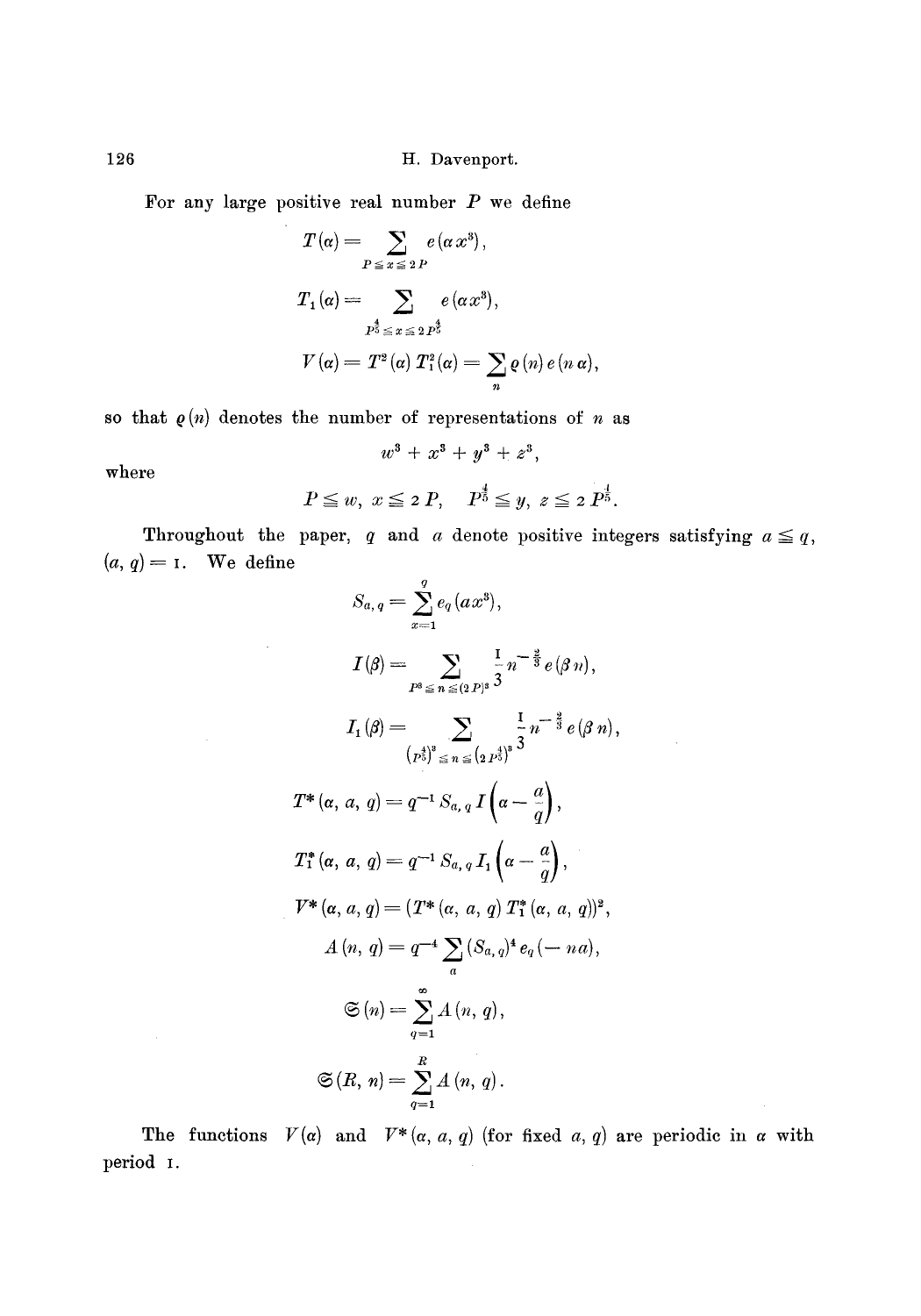**Inequality for**  $T^*(\alpha, a, q)$ .

**Lemma 2.**  $|S_{a, g}| < c_1 q^{\frac{2}{3}}$ . *Proof.* Landau, Satz 315.1

**Lemma 3.** *If*  $|\beta| \leq \frac{1}{2}$ , then  $I(\beta) = O(\min (P, P^{-2}|\beta|^{-1})),$  $I_1(\beta) = O(\min\{P^{\frac{4}{5}},\ P^{-\frac{8}{5}}\|\beta\}^{-1})).$ 

*Proof.* The inequality  $I(\beta) = O(P)$  is trivial. Also, if  $|\beta| \leq \frac{1}{2}$ , we have

$$
\sum_{n_1}^{n_2} e(\beta n) = O(|\beta|^{-1})
$$

for any  $n_1$ ,  $n_2$ . Hence, by Abel's Lemma,

$$
I(\beta) = \frac{1}{3} \sum_{P^3 \le n \le (2P)^3} n^{-\frac{2}{3}} e(\beta n)
$$
  
=  $O(P^{-2}|\beta|^{-1}).$ 

**Lemma 4.** If  $\alpha = \frac{a}{q} + \beta$ , where  $|\beta| \leq \frac{1}{2}$ , then  $T^*(\alpha, a, q) = O(q^{-\frac{1}{3}} \min (P, P^{-2}|\beta|^{-1}))$  $T^*_1(\alpha, a, q) = O\left(q^{-\frac{1}{3}} \min\left(p_0^4, p^{-\frac{8}{5}} \lfloor \beta \rfloor^{-1}\right)\right).$ 

*Proof.* Lemmas 2, 3.

## **Approximation to**  $T(\alpha)$ .

**Lemma 5.** If  $n \neq o$  is any integer, then

$$
S_{a, n, q} = \sum_{x=1}^{q} e_q (ax^3 + nx) = O\left(q^{\frac{2}{3} + \epsilon}(n, q)\right).
$$

*Proof.* Lemma 2 of Davenport-Heilbronn, *Proc. London Math. Soc.*, (2), 43  $(1937), 73 - 104.$ 

<sup>1</sup> References to Landau are to *Vorlesungen über Zahlentheorie*, (Leipzig 1927), volume I.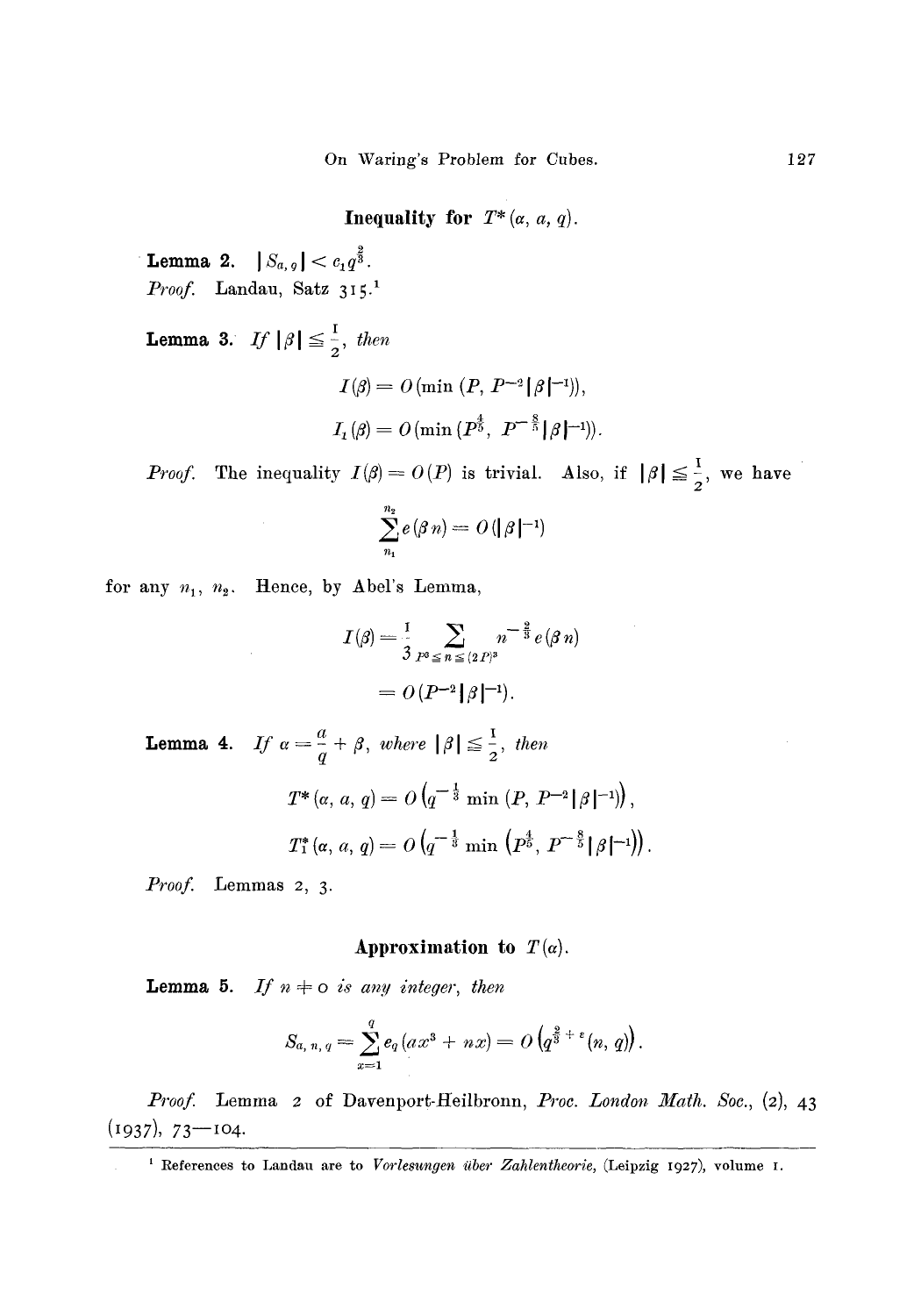**Lemma 6.**  *Suppose that* 

$$
H \ge 1, \ q \le H^{1-\delta}, \ \beta = O(q^{-1} H^{-2-\delta}),
$$

and let  $n \neq o$  be any integer. Then

$$
\int\limits_0^H e\left(\beta x^3 - \frac{n x}{q}\right) dx = -\frac{q}{2 \pi i n} \left(e\left(\beta H^3 - \frac{n H}{q}\right) - 1\right) + O(q n^{-2} H^{-\delta}).
$$

*Proof.* After integration by parts 1 times, the integral becomes

$$
-\frac{q}{2 \pi i n} \left(e\left(\beta H^3 - \frac{nH}{q}\right) - 1\right) - \sum_{h=1}^{l-1} \left(\frac{q}{2 \pi i n}\right)^{h+1} \left[e\left(-\frac{nx}{q}\right) D^h(e(\beta x^3))\right]_0^H
$$

$$
+ \left(\frac{q}{2 \pi i n}\right) \int_0^H e\left(-\frac{nx}{q}\right) D^l(e(\beta x^3)) dx,
$$

where  $D^h$  denotes the h-th differential coefficient, and  $[f(x)]_0^H=f(H)-f(0)$ . It is easily verified that

$$
D^{h}(e(\beta x^{3})) = \sum_{\frac{1}{3}h \leq r \leq h} c(r, h) \beta^{r} x^{3r-h} e(\beta x^{3}).
$$

For  $o \le x \le H$ ,  $-h \le r \le h$ , we have 3

 $\bar{z}$ 

$$
\beta^r x^{3r-h} = O(q^{-r} H^{-r(2+\delta)} H^{3r-h})
$$
  
= 
$$
O(q^{-h} (q H^{-1+\delta})^{h-r} H^{-h\delta})
$$
  
= 
$$
O(q^{-h} H^{-h\delta}).
$$

Hence, for  $0 \le x \le H$ ,

$$
D^h(e(\beta x^3))=O(c_1(h)q^{-h}H^{-h\delta}).
$$

Using this in the above expression, the error term becomes

$$
O\left(\sum_{h=1}^{l-1} \left(\frac{q}{\vert n\vert}\right)^{h+1} c_1(h) q^{-h} H^{-h\delta} + \left(\frac{q}{\vert n\vert}\right)^{l} c_1(l) q^{-l} H^{-l\delta} H\right).
$$

Choose *l* to be the least integer for which  $I - l \delta \leq -\delta$ . Then this error term is

$$
O\left(q\,n^{-2}\,H^{-\delta}\right).
$$

128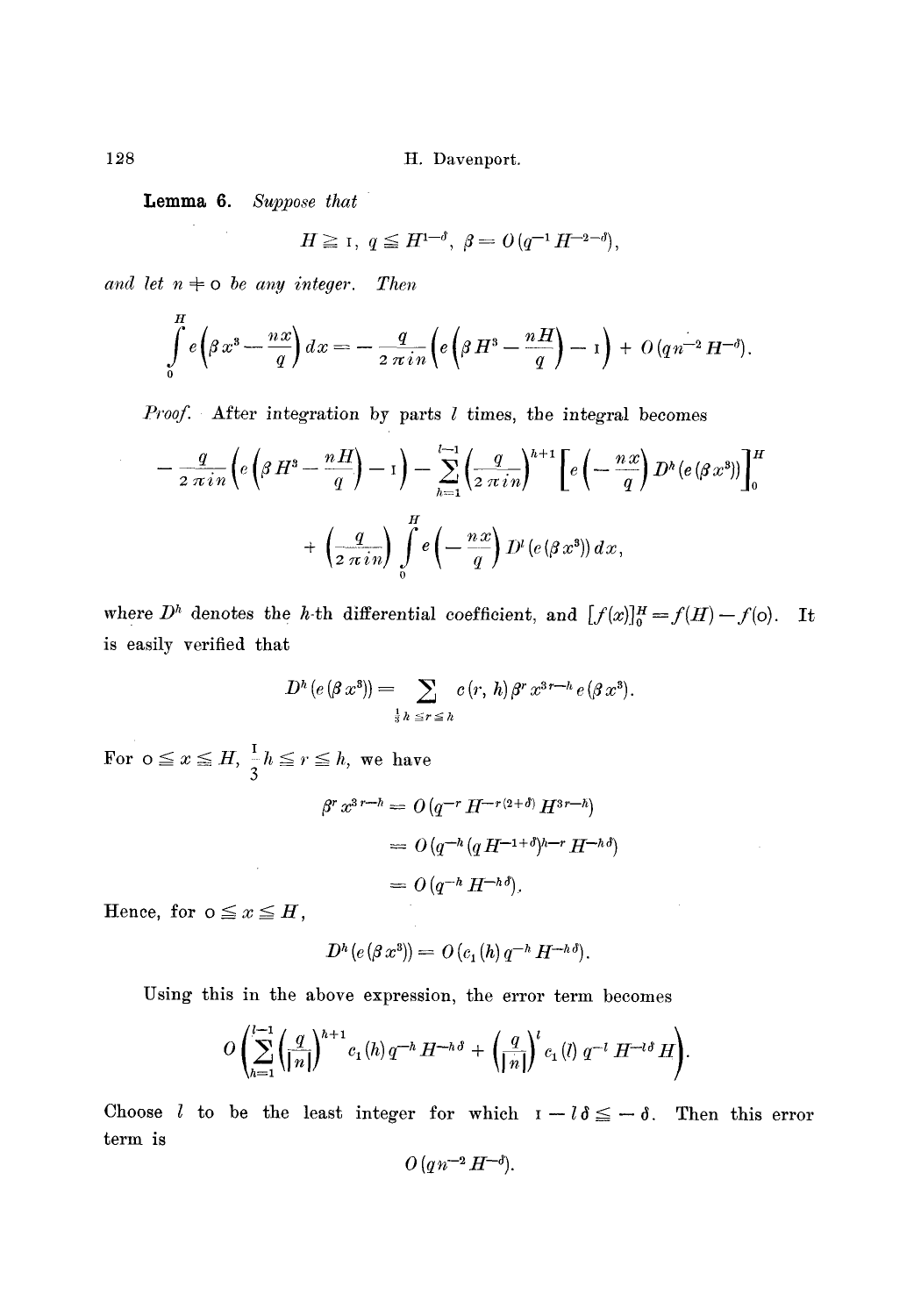**Lemma 7<sup>1</sup>.** If 
$$
\alpha = \frac{a}{q} + \beta
$$
, where  $q \le P^{1-\delta}$  and  $|\beta| \le q^{-1} P^{-2-\delta}$ , then  

$$
T(\alpha) = T^*(\alpha, a, q) + O(q^{\frac{2}{3} + \epsilon}).
$$

*Proof.* We have

$$
T(\alpha) = \sum_{h=1}^{q} \sum_{\frac{P-h}{q} \leq m \leq \frac{2P-h}{q}} e\left(\left(\frac{a}{q} + \beta\right)(mq + h)^{3}\right)
$$
  
= 
$$
\sum_{h=1}^{q} e_{q}(ah^{3}) \sum_{\frac{P-h}{q} \leq m \leq \frac{2P-h}{q}} e\left(\beta(mq + h)^{3}\right).
$$

**By Poisson's summation formula,** 

$$
\sum_{\frac{P-h}{q} \leq m \leq \frac{2P-h}{q}}^{q} e(\beta(mq+h)^{3}) = \int_{\frac{P-h}{q}}^{q} e(\beta(xq+h)^{3}) dx + \sum_{\frac{n=-\infty}{q} \leq m \leq \frac{P-h}{q}}^{q} e(\beta(xq+h)^{3}-nx) dx
$$
  
= 
$$
q^{-1} \int_{P}^{2P} e(\beta x^{3}) dx + q^{-1} \sum_{\frac{n=-\infty}{q} \leq q}^{q} e(\gamma h) \int_{P}^{2P} e(\beta x^{3}-\frac{nx}{q}) dx,
$$

where  $\Sigma'$  denotes that any term with  $m=\frac{P-h}{q}$  or  $\frac{2P-h}{q}$  is counted with a factor  $\frac{1}{2}$ . There are at most two values of h for which such terms exist, so the presence of the dash only introduces an error  $O(1)$  in  $T(\alpha)$ .

**Since** 

$$
y^{-\frac{3}{3}}e(\beta y) = n^{-\frac{3}{3}}e(\beta n) + O(n^{-\frac{5}{3}}) + O(n^{-\frac{3}{3}}|\beta|)
$$
  
=  $n^{-\frac{3}{3}}e(\beta n) + O(P^{-5}) + O(P^{-2}|\beta|)$   
=  $n^{-\frac{3}{3}}e(\beta n) + O(P^{-3})$ 

**for**  $n \leq y \leq n + 1$ ,  $P^3 \leq n \leq (2 P)^3$ , we have

<sup>&</sup>lt;sup>1</sup> An alternative method of proof is given in Landau, Satz 329 to Satz 337. The less pre**cise result obtainable by a single partial summation would in fact also suffice, but then the proof**  of Lemma II would be much more complicated.

**<sup>]7--3932.</sup>** *Acta mathematica.* **71. Imprim6 le 8 rnai 1939.**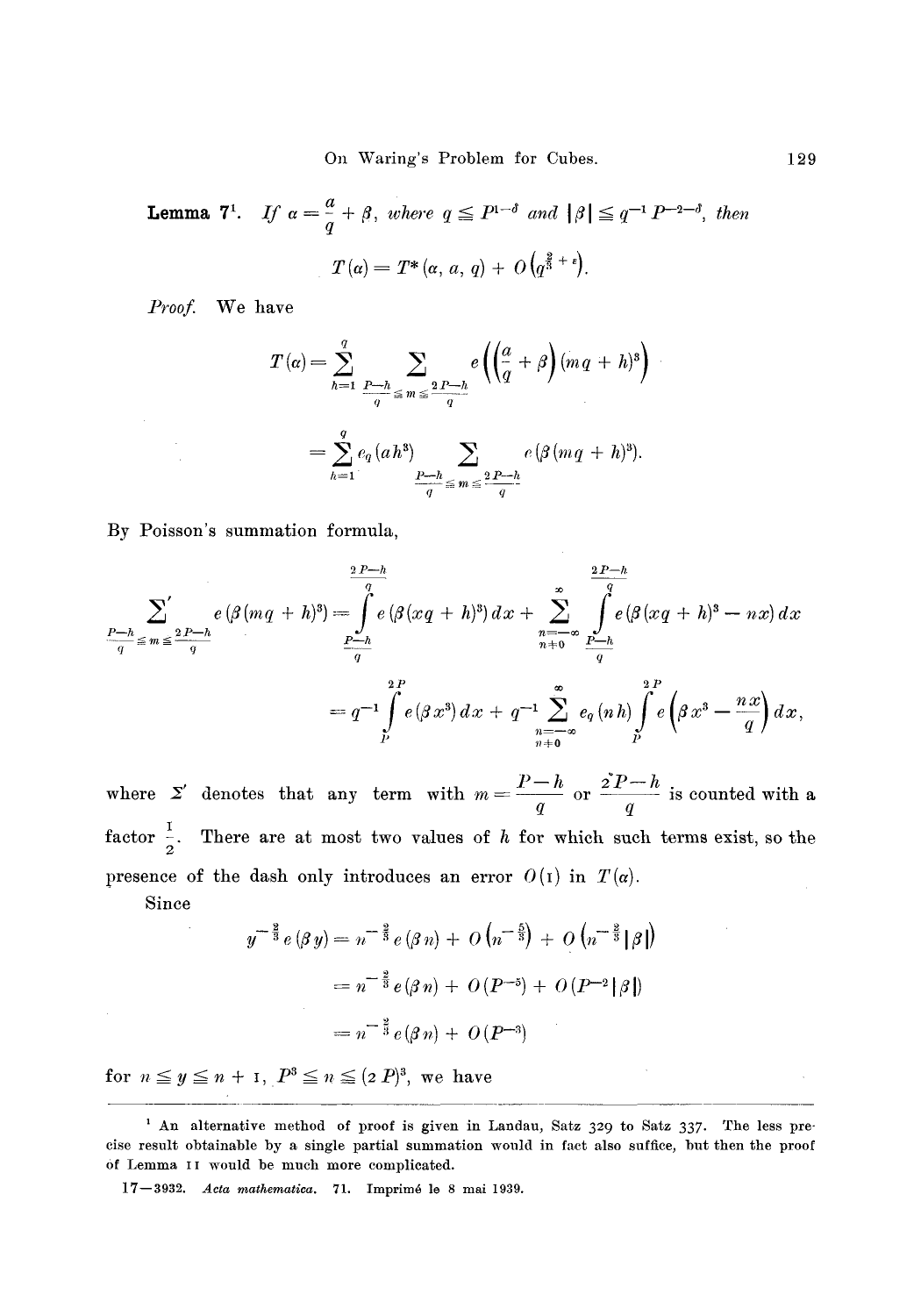$$
\int_{P}^{2P} e(\beta x^{3}) dx = \frac{1}{3} \int_{P^{3}}^{(2P)^{3}} y^{-\frac{2}{3}} e(\beta y) dy
$$
  
=  $I(\beta) + O(1)$ .

**Hence** 

 $\bar{\beta}$ 

$$
T(\alpha) = T^*(\alpha, a, q) + O(1) + \sum_{\substack{n=-\infty\\n+0}}^{\infty} q^{-1} S_{a, n, q} \int_P^{2P} e\left(\beta x^3 - \frac{nx}{q}\right) dx
$$
  
=  $T^*(\alpha, a, q) + O(1) + \Sigma,$ 

say.

 $P$  2 P The conditions of Lemma 6 are satisfied for  $\int$  and  $\int$ , hence 0 o

$$
\Sigma = -\frac{1}{2 \pi i} \sum_{\substack{n=-\infty \\ n \neq 0}}^{\infty} n^{-1} S_{a, n, q} \left( e \left( \beta (2 P)^3 - \frac{2 n P}{q} \right) - e \left( \beta P^3 - \frac{n P}{q} \right) \right) + O \left( \sum_{\substack{n=-\infty \\ n \neq 0}}^{\infty} q^{-1} \left[ S_{a, n, q} \right] q n^{-2} P^{-d} \right) = -\frac{1}{2 \pi i} \Sigma_1 + \Sigma_2,
$$

**say.** 

By Lemma 5,

$$
\Sigma_2 = O\left(P^{-\delta} \sum_{n=1}^{\infty} q^{\frac{3}{3} + \epsilon} n^{-2} (n, q)\right)
$$
  
=  $O\left(P^{-\delta} q^{\frac{3}{3} + \epsilon} \sum_{d \mid q} d \sum_{m=1}^{\infty} (md)^{-2}\right)$   
=  $O\left(q^{\frac{3}{3} + 2\epsilon}\right).$ 

**Also** 

 $\mathbb{R}^2$ 

$$
\Sigma_{1} = e \left( \beta (2 P)^{3} \right) \sum_{\{n\} \geq q^{2}} n^{-1} S_{a, n, q} e_{q} (-2 n P)
$$
  
-  $e \left( \beta P^{3} \right) \sum_{\{n\} > q^{2}} n^{-1} S_{a, n, q} e_{q} (-n P)$   
+  $O \left( \sum_{n=1}^{q^{2}} n^{-1} S_{a, n, q} \right)$ 

 $\sim$   $\sim$ 

 $\ddot{\phantom{a}}$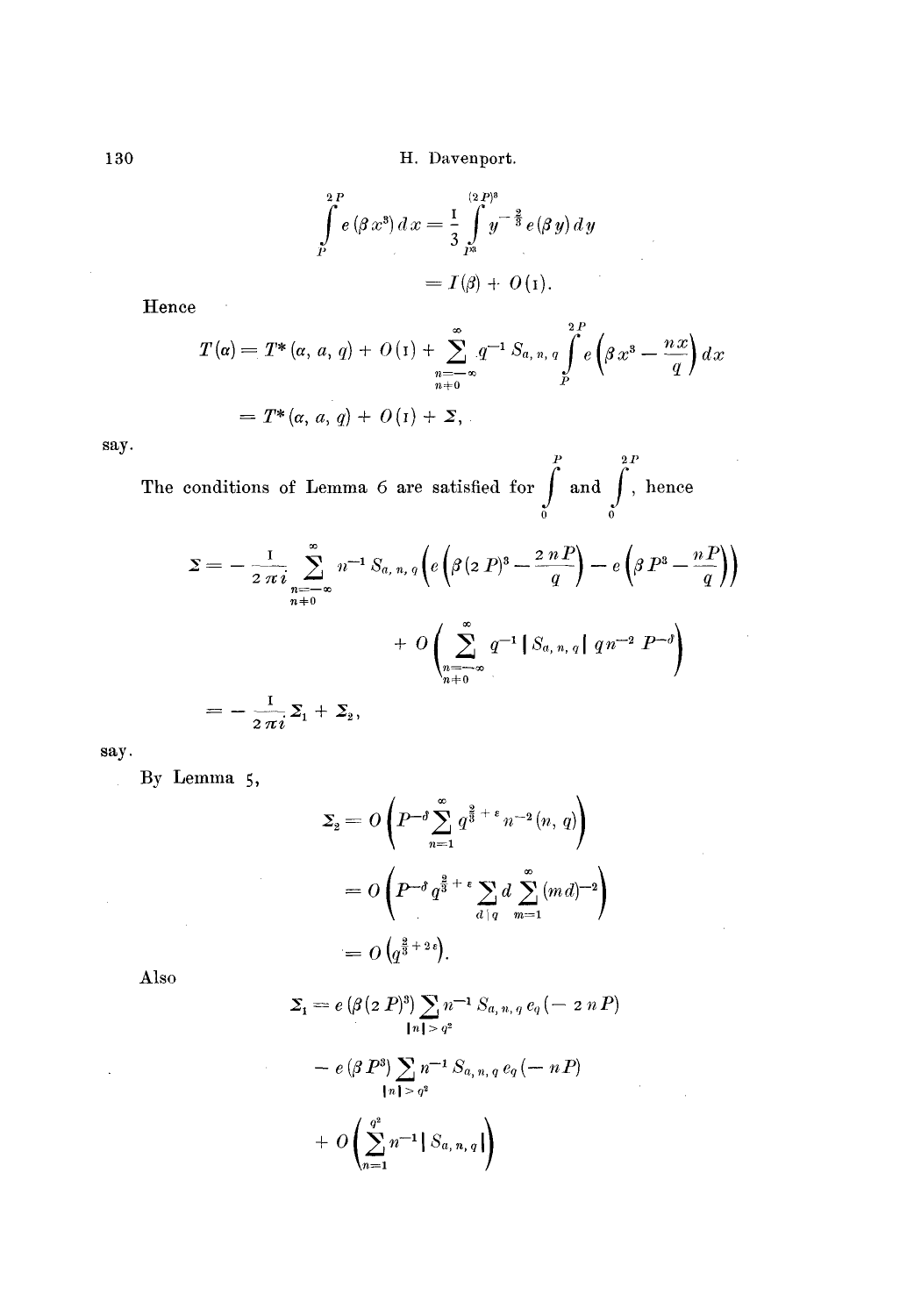$$
= e(\beta (2 P)^3) \sum_{h=1}^{q} e_q (ah^3) \sum_{n=q^2+1}^{\infty} \frac{2 i}{n} \sin \frac{n (h-2 P)}{q} 2 \pi
$$
  
\n
$$
- e(\beta P^3) \sum_{h=1}^{q} e_q (ah^3) \sum_{n=q^2+1}^{\infty} \frac{2 i}{n} \sin \frac{n (h-P)}{q} 2 \pi
$$
  
\n
$$
+ O\left(\sum_{n=1}^{q^3} n^{-1} q^{\frac{2}{3}+\epsilon} (n, q)\right)
$$
  
\n
$$
= O\left\{\sum_{h=1}^{q} \min \left(1, \frac{1}{q^2 \left\|\frac{h-2 P}{q}\right\|}\right) + \sum_{h=1}^{q} \min \left(1, \frac{1}{q^2 \left\|\frac{h-P}{q}\right\|}\right) + q^{\frac{2}{3}+\epsilon} \sum_{d|q} d \sum_{m \leq \frac{q^3}{d}} \frac{1}{m d}\right\}
$$
  
\n
$$
= O\left(q^{\frac{2}{3}+2\epsilon}\right),
$$

where  $||x||$  denotes the minimum of  $|x - n|$  for all integral *n*. This proves Lemma 7.

**Lemma 8.** If  $a = \frac{a}{q} + \beta$ , where  $q \leq P^{\frac{1}{5}(1-\delta)}$  and  $|\beta| \leq q^{-1} P^{-\frac{1}{5}(2+\delta)}$ , then **Lemma 9.** If  $q \leq P^{1-\delta}$ , and  $|\beta| \leq q^{-1} P^{-2-\delta}$ , then  $T_1(\alpha) = T_1^*(\alpha, a, q) + O(q^{\frac{3}{3} + \epsilon}).$  $T(\alpha) = O(q^{-\frac{1}{3}} \min (P, P^{-2}|\beta|^{-1})).$ 

*Proof.*  By Lemmas 7, 4,

$$
T(\alpha) = O\left(q^{\frac{2}{3}+\epsilon}\right) + O\left(q^{-\frac{1}{3}}\min\left(P, P^{-2}|\beta|^{-1}\right)\right).
$$

Also

$$
q^{1+\epsilon} < P, \quad q^{1+\epsilon} < P^{-2} \|\beta\|^{-1}.
$$
\n**Lemma 10.** If  $q \leq P^{\frac{1}{5}(1-\delta)}$ , and  $\|\beta\| \leq q^{-1} P^{-\frac{1}{5}(2+\delta)}$ , then

$$
T_1(\alpha) = O\left(q^{-\frac{1}{3}}\min\left(P^{\frac{4}{5}},\,P^{-\frac{8}{5}}\lfloor\beta\,\vert^{-1}\right)\right).
$$

#### **The Farey Dissection.**

We divide the interval  $0 \le \alpha \le 1$  into "Farey arcs", that is, into intervals surrounding each rational point  $\frac{a}{q}$  with  $q \leq P^{2+\delta}$ . The Farey arc surrounding  $\frac{a}{a}$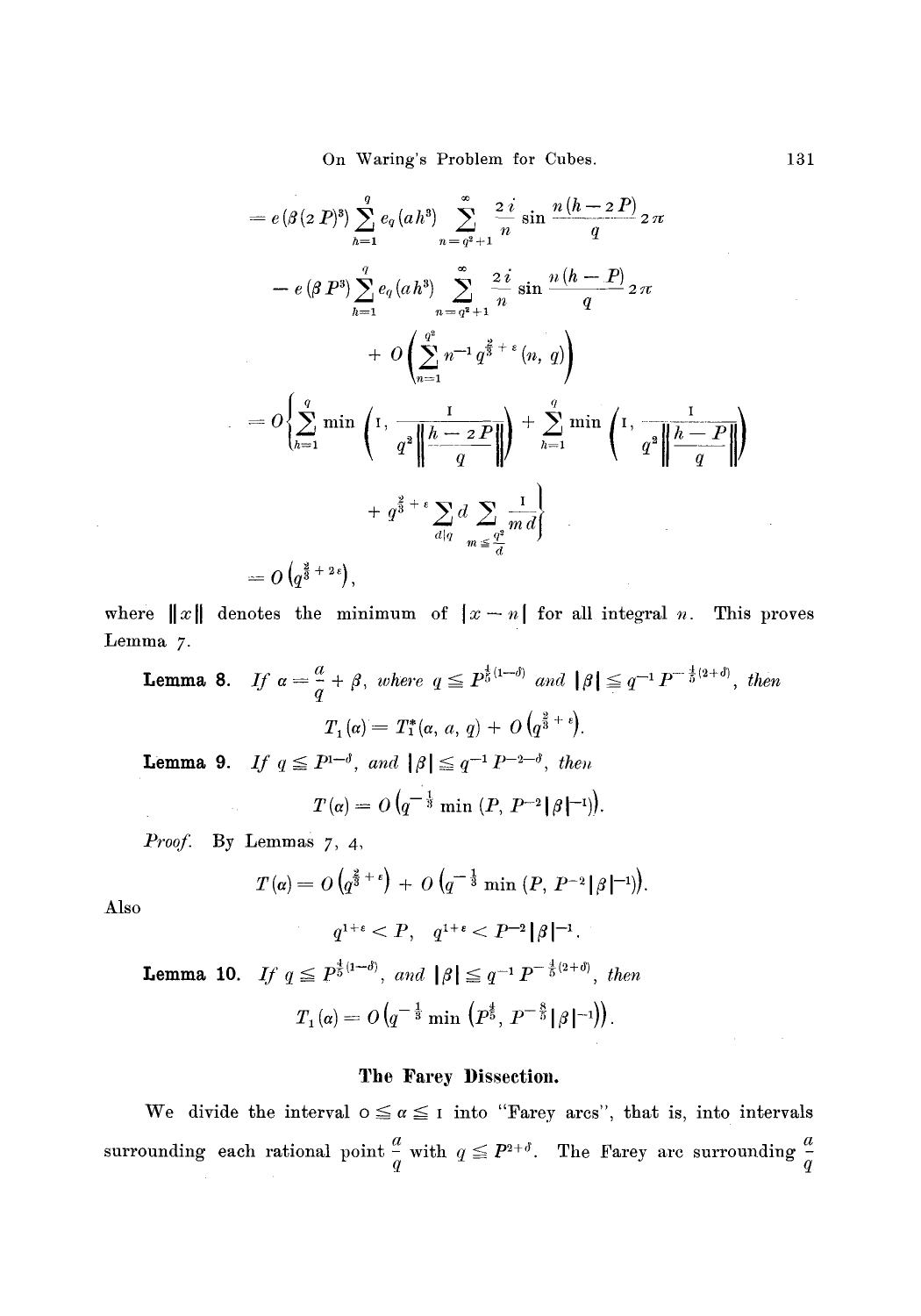extends from  $\frac{a}{a}$  to  $\frac{a}{a}$ , where  $\frac{a}{a}$  and  $\frac{a}{a}$  are the Farey fractions of order  $q + q_1$   $q + q_2$   $q_1$   $q_2$  $P^{z+a}$  next less than and next greater than  $\frac{1}{q}$ . These Farey arcs cover precisely the interval  $o \leq a \leq I$ , when we consider the arc surrounding  $\frac{1}{I}$  to have period  $I$ , and so to project into the left-hand side of the interval. The points of the Farey are surrounding  $\frac{1}{q}$  have the form

$$
\label{eq:alpha} a = \frac{a}{q} + \beta,
$$
  

$$
\quad - \vartheta_1 \, q^{-1} \, P^{-2-\delta} \leq \beta \leq \vartheta_2 \, q^{-1} \, P^{-2-\delta},
$$

where  $\frac{1}{n} \leq \vartheta$ ,  $\leq 1, \frac{1}{n} \leq \vartheta$ ,  $\leq 1$  $2$   $2$ 

If  $q \leq P_5^{\frac{4}{5}(1-d)}$ , we call the arc a major arc<sup>1</sup>, and denote it by  $\mathfrak{M}_{a,q}$ . If  $P^{\frac{4}{5}(1-\delta)} < q \leq P^{2-\delta}$ , we call the arc a minor arc, and denote it by  $\mathfrak{m}_{a,\,q}$ . The aggregate of the major arcs is denoted by  $\mathfrak{M}$ , and that of the minor arcs by  $\mathfrak{m}$ .

## **The Major Ares.**

**Lemma 11.** 
$$
\sum_{\mathfrak{M}} \int_{\mathfrak{M}} |V(\alpha) - V^*(\alpha, a, q)|^2 d\alpha = O\left(P^{3+\frac{3}{3}}\right).
$$

*Proof.* The conditions of Lemmas 4, 7, 9 are satisfied on  $\mathfrak{M}_{a,q}$ , since  $P^{\frac{4}{5}(1-d)} < P^{1-\delta}$ , hence

(6) 
$$
T(\alpha) - T^*(\alpha, a, q) = O\left(q^{\frac{3}{8} + \epsilon}\right),
$$

(7) 
$$
T(\alpha), T^*(\alpha, a, q) = O\left(q^{-\frac{1}{3}}\min\left(P, P^{-2}|\beta|^{-1}\right)\right).
$$

The conditions of Lemmas 4, 8, 10 are satisfied on  $\mathfrak{M}_{a,q}$ , since  $q^{-1}P^{-2-d}$ .  $q^{-1}P^{-\frac{a}{5}(2+\delta)}, \text{ hence}$ 

(8) 
$$
T_1(a) - T_1^*(a, a, q) = O(q^{\frac{3}{8} + \epsilon}),
$$

(9) 
$$
T_1(\alpha), T_1^*(\alpha, a, q) = O\left(q^{-\frac{1}{3}} P^{\frac{4}{5}}\right).
$$

<sup>&</sup>lt;sup>1</sup> This violates the usual convention connecting the upper bound for the denominators of the major arcs with the order of the Farey dissection. It corresponds, however, to the fundamentally different ways in which the arcs are treated.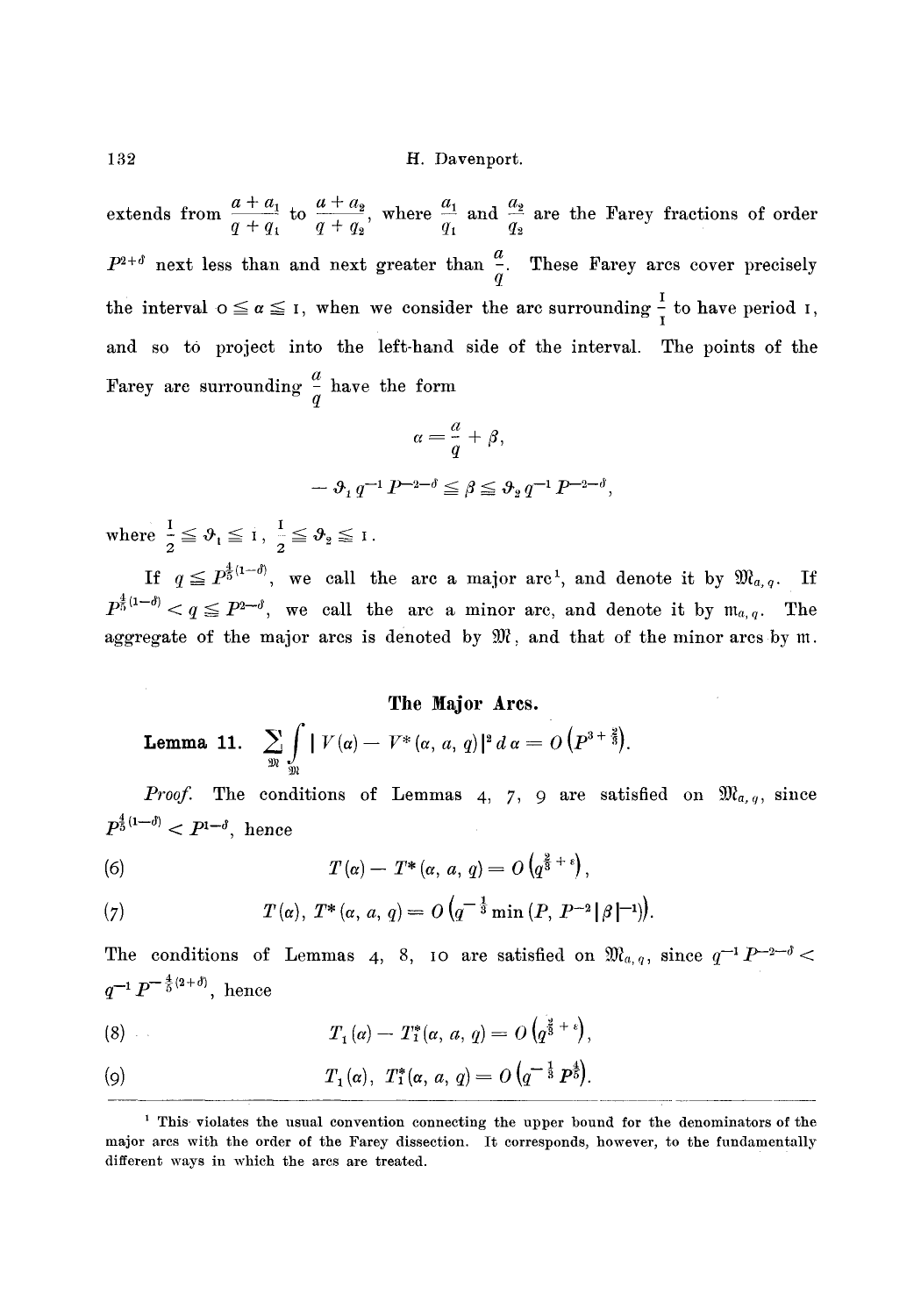By (6), (7), (8), (9),  
\n
$$
T^{2}T_{1}^{2}-T^{*2}T_{1}^{*2}=O(q^{\frac{3}{8}+\epsilon}q^{-\frac{1}{3}}\min(P, P^{-2}|\beta|^{-1})q^{-\frac{2}{3}}P_{2}^{8}+q^{\frac{2}{3}+\epsilon}q^{-\frac{1}{3}}P_{2}^{4}q^{-\frac{2}{3}}\min(P^{2}, P^{-4}|\beta|^{-2})).
$$
\nace

Hen

$$
\iint_{\mathfrak{B}_{a,q}} V(\alpha) - V^* (\alpha, a, q) |^2 d \alpha
$$
  
=  $O\left(q^{-\frac{2}{3} + 2\epsilon} P^{\frac{16}{5}} \int_0^{\infty} \min (P^2, P^{-4} \beta^{-2}) d\beta + q^{-\frac{3}{2} + 2\epsilon} P^{\frac{8}{5}} \int_0^{\infty} \min (P^4, P^{-8} \beta^{-4}) d \beta\right)$   
=  $O\left(q^{-\frac{2}{3} + 2\epsilon} P^{\frac{11}{5}} + q^{-\frac{2}{3} + 2\epsilon} P^{\frac{13}{5}}\right).$ 

Hence

$$
\sum_{\mathfrak{M}} \int_{\mathfrak{M}} |V(a) - V^*(a, a, q)|^2 d\,a = O\left(P^{\frac{13}{5}} \sum_{q \leq P^{\frac{4}{5}(1-\delta)}} q \cdot q^{-\frac{2}{3}+2\epsilon}\right)
$$
  
=  $O\left(P^{\frac{13}{5} + \frac{4}{3}\frac{4}{5}}\right),$ 

whence the result.

## **Weyl's Inequality.**

**Lemma 12.**  $\sum_{x=1}^{m} e_q(ax^3) = O(m^e q^e (m^{\frac{3}{4}} + mq^{-\frac{1}{4}} + m^{\frac{1}{4}} q^{\frac{1}{4}})).$ *Proof.* Landau, Satz 267, with  $k=3$   $(K=4)$ .

**Lemma 13.** *If*  $P^{1-\delta} < q \le P^{2+\delta}$ , and  $|\beta| \le q^{-1} P^{-2-\delta}$ , then

$$
T(\alpha) = O\left(P^{\frac{3}{4} + \delta}\right).
$$

*Proof.* Let

$$
S_m = \sum_{1 \leq x \leq m^{\frac{1}{3}}} e_q(ax^3).
$$

By Lemma 12, if  $m \leq (2 P)^3$ ,

$$
S_m = O\left(P^{\epsilon}q^{\epsilon}\left(P^{\frac{3}{4}} + P q^{-\frac{1}{4}} + P^{\frac{1}{4}}q^{\frac{1}{4}}\right)\right)
$$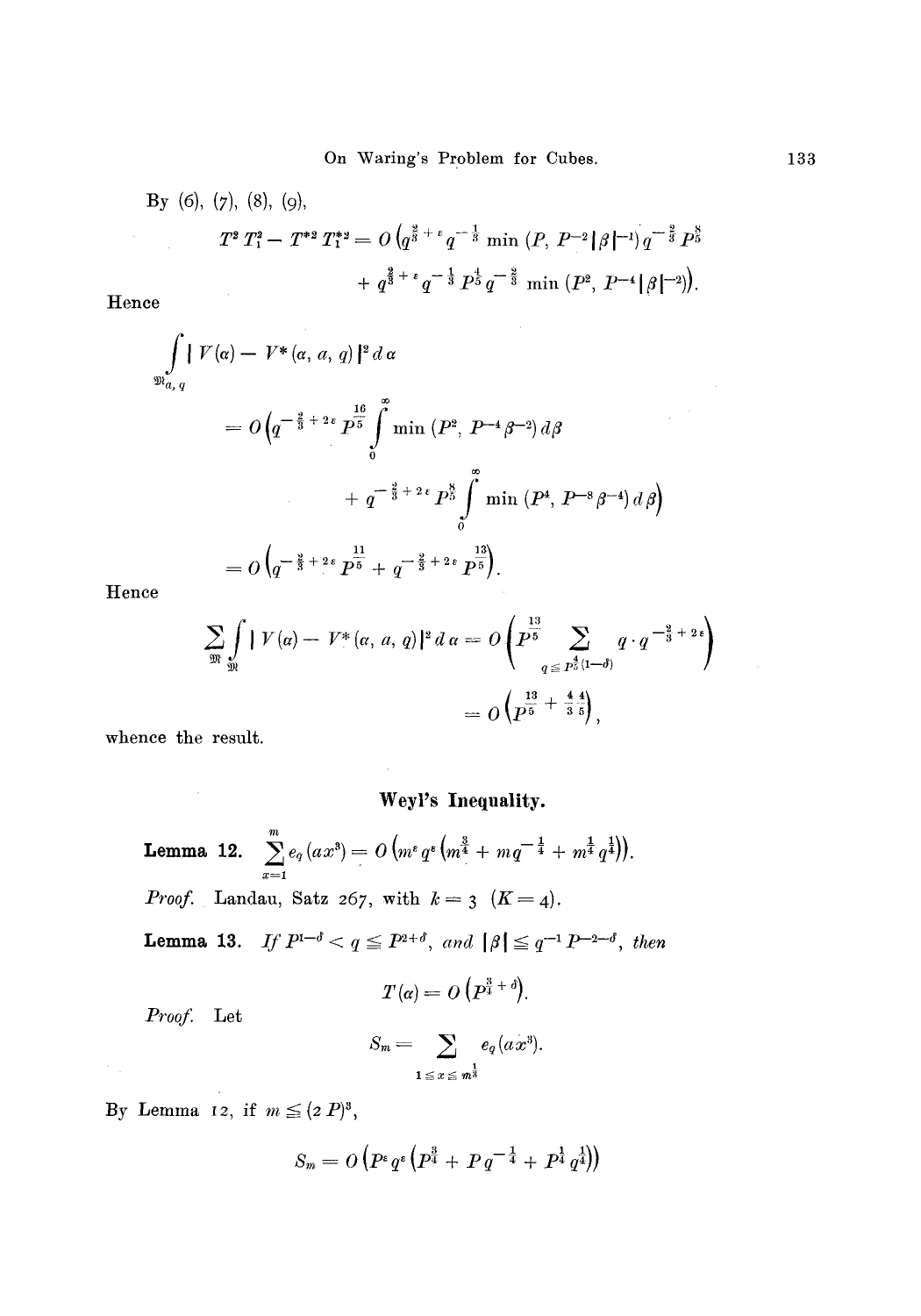$$
=O\left(P^{4\,\epsilon}\left(P^{\frac{3}{4}}+P^{\frac{3}{4}+\frac{1}{4}\delta}\right)\right)
$$

$$
=O\left(P^{\frac{3}{4}+\frac{1}{4}\,\delta+4\,\epsilon}\right).
$$

By partial summation, if  $P_2 = [(2 P)^3]$  and  $P_1 = -[-P^3]$ ,

$$
T(\alpha) = \sum_{n=P_1}^{P_2} (S_n - S_{n-1}) e(\beta n)
$$
  
= 
$$
\sum_{n=P_1}^{P_2-1} S_n (e(\beta n) - e(\beta (n + 1))) - S_{P_1-1} e(\beta (P_1-1)) + S_{P_2} e(\beta P_2)
$$
  
= 
$$
O(P^{\frac{3}{4} + \frac{1}{4} \delta + 4\epsilon} (P^3 | \beta | + 1))
$$
  
= 
$$
O(P^{\frac{3}{4} + \frac{1}{4} \delta + 4\epsilon}),
$$

since  $P^3|\beta| \leq q^{-1} P^{1-\delta} \leq 1$ .

**Lemma 14.** *If*  $P^{\frac{1}{5}(1-d)} < q \leq P^{\frac{1}{5}(2+d)}$ , and  $| \beta | \leq q^{-1} P^{-\frac{1}{5}(2+d)}$ , then  $T_1(\alpha) = O(P^{\frac{4}{5}(\frac{3}{4}+\delta)}).$ 

## Minor Arcs.

**Lemma 15.** 
$$
\sum_{\mathfrak{m}} \int_{\mathfrak{m}} |V(\alpha)|^2 d\alpha = O\left( p^{4 + \frac{1}{10} + 3\delta} \right).
$$

*Proof.* (I) Consider arcs  $m_{a, q}$  for which

$$
P^{\frac{4}{5}\, (1-d)}
$$

The conditions of Lemma 9 are satisfied, hence

$$
T(\alpha) = O\left(q^{-\frac{1}{3}}\min\left(P, P^{-2}|\beta|^{-1}\right)\right).
$$

The conditions of Lemma 14 are satisfied, since  $q^{-1}P^{-2-\delta} < q^{-1}P^{-\frac{4}{5}(2+\delta)}$ , hence

$$
T_{\scriptscriptstyle 1}(\alpha) = O\left(P^{\frac{3}{5} + \delta}\right).
$$

Thus, for the values of  $q$  under consideration,

 $\Delta \sim 100$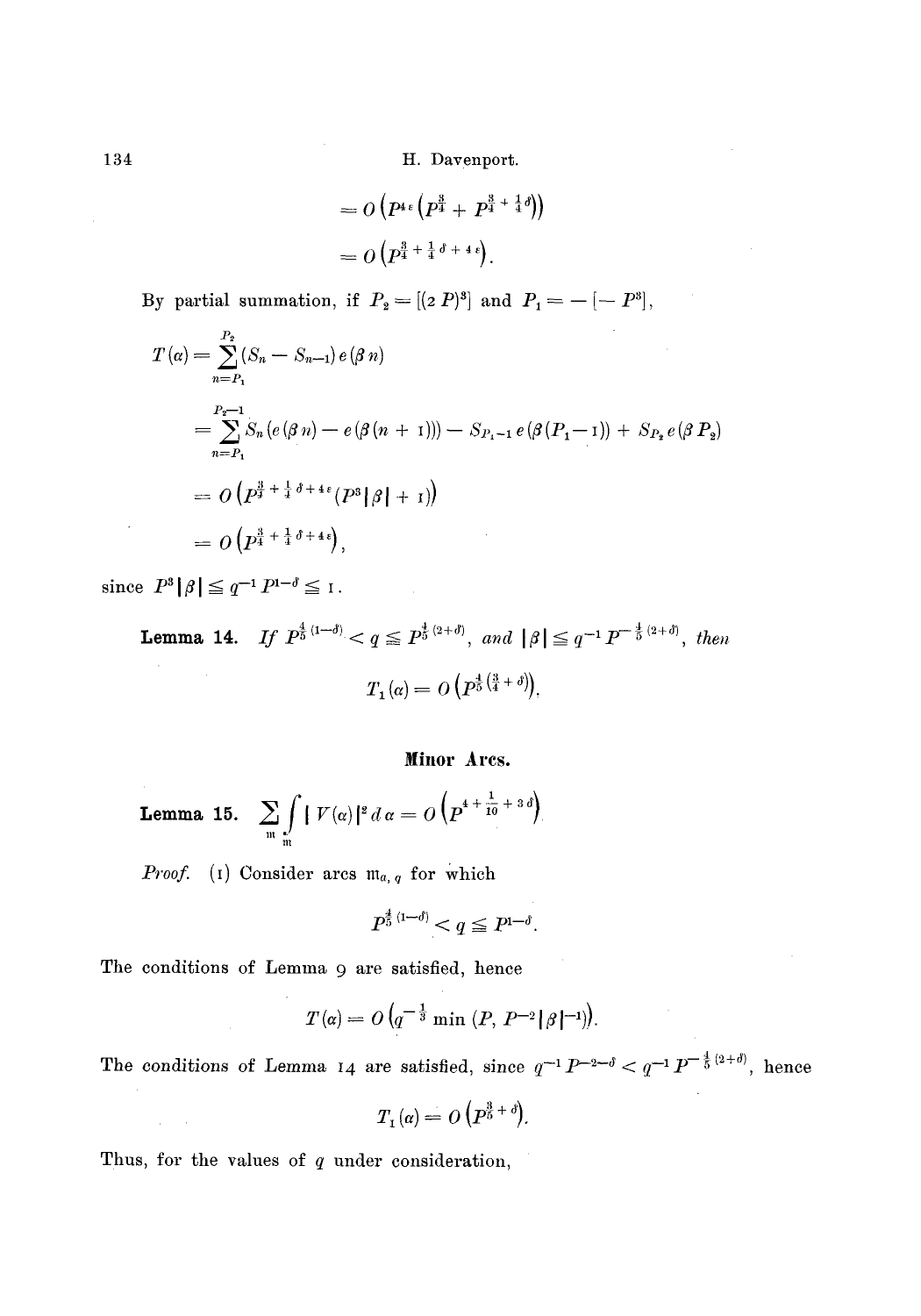On Waring's Problem for Cubes. 135

$$
\int_{\mathfrak{m}_{a,q}} |V(\alpha)|^2 d\alpha = O\left(q^{-\frac{4}{3}} P^{4\left(\frac{3}{5}+\delta\right)} \int_{0}^{\infty} \min (P^4, P^{-8}\beta^{-4}) d\beta\right)
$$

$$
= O\left(q^{-\frac{4}{3}} P^{\frac{12}{5}+4\delta+1}\right),
$$

and the total contribution of the arcs corresponding to these  $q$ 's is

$$
O\left(\sum_{q \leq P^{1-\delta}} \sum_{a} q^{-\frac{4}{3}} P^{3+\frac{2}{5}+4\delta}\right)
$$
  
= 
$$
O\left(P^{3+\frac{2}{5}+4\delta+\frac{2}{3}}\right)
$$
  
= 
$$
O\left(P^{4+\frac{1}{16}+4\delta}\right).
$$

(2) Consider now values of q satisfying  $P^{1-\delta} < q \leq P^{2+\delta}$ . On such ares,

$$
T(\alpha) = O\left(P^{\frac{3}{4} + \delta}\right),
$$

by Lemma 13. Hence the contribution of these ares is

$$
O\left(P^{2\left(\frac{3}{4}+\delta\right)}\int\limits_{0}^{1} |T(\alpha) T_{1}^{2}(\alpha)|^{2} d\alpha\right).
$$

The integral is precisely equal to the number of solutions of  $(I)$ , subject to  $(2)$ .

Hence by Lemma I, it is  $O\left(p^{\frac{13}{5} + \epsilon}\right)$ , and the above contribution is

$$
O\left(p^{\frac{3}{2}+2\delta+\frac{13}{5}+\epsilon}\right)
$$

$$
=O\left(p^{4+\frac{1}{10}+3\delta}\right).
$$

## Completion of the Analytical Argument.

Let  $R = \left[ P^{\frac{4}{5}(1-d)} \right]$ , so that the major arcs are those for which  $q \leq R$ . In what follows, A, Q (and similarly  $A_1$ ,  $Q_1$  and  $A_2$ ,  $Q_2$ ) denote positive integers satisfying  $Q \leq R$ ,  $A \leq Q$ ,  $(A, Q) = I$ .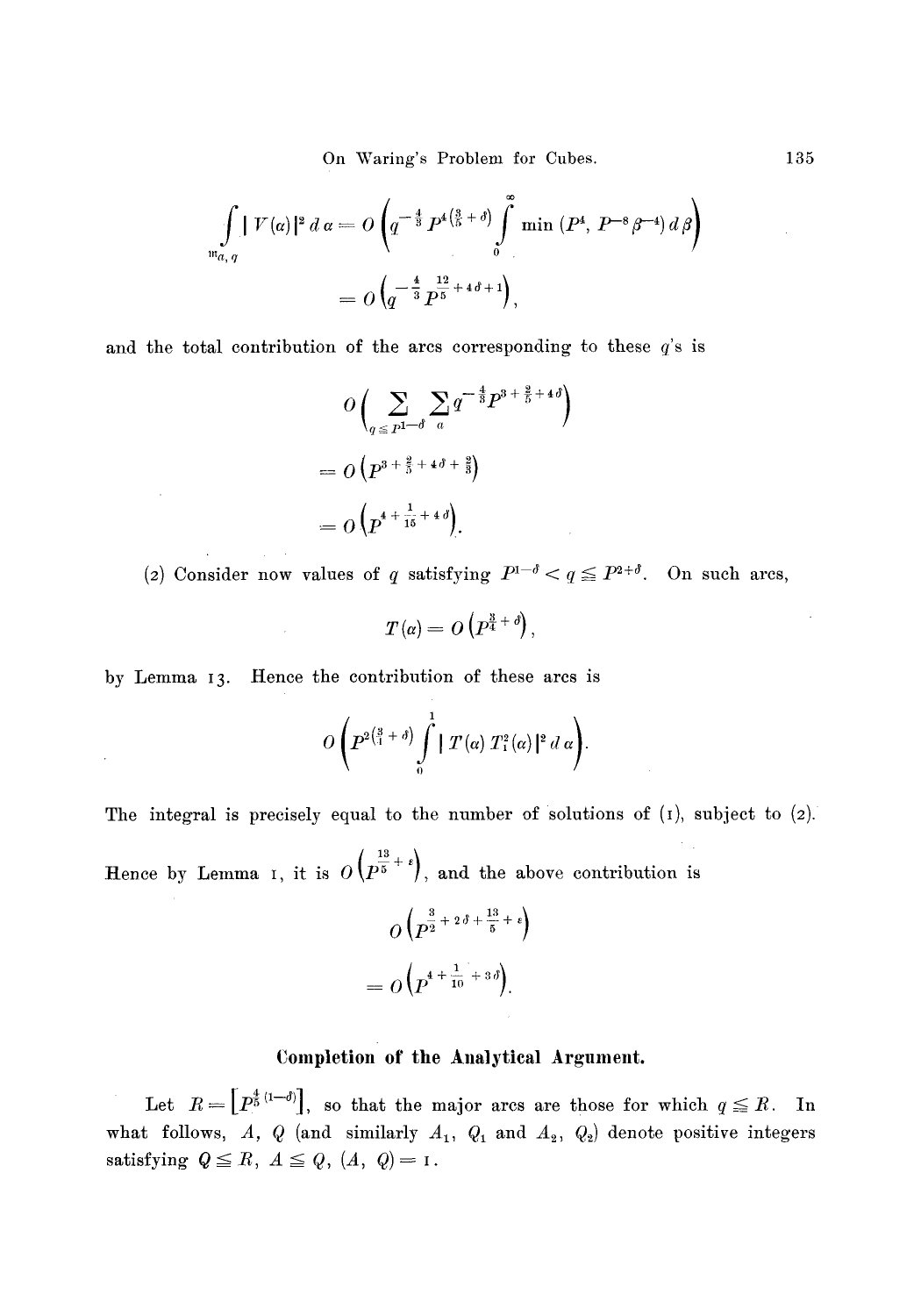**Lemma 16.** 
$$
\int_{0}^{1} \left| \sum_{Q} \sum_{A}^{\prime} V^*(\alpha, A, Q) \right|^2 d\alpha = O\left( p^{4-\frac{8}{15}} \right), where, if \alpha is on a major
$$

arc  $\mathfrak{M}_{a,q}$ , the term  $Q=q$ ,  $A=a$  is to be omitted from the sum.

*Proof.* By Lemma 4, and the periodicity of  $V^*(\alpha, A, Q)$ , we have, for any *a,A,Q,* 

$$
V^*(\alpha, A, Q) = O\left(Q^{-\frac{4}{3}} P^{-4} \| \alpha - \frac{A}{Q} \|^{-2} P^{\frac{8}{3}}\right).
$$

Hence the integral of the Lemma is

$$
O\left(\sum_{Q}\sum_{A}P^{-\frac{24}{5}}Q^{-\frac{8}{3}}\int\left\|\alpha-\frac{A}{Q}\right\|^{-4}d\alpha + \sum_{\substack{Q_1,\ A_1,\ Q_2,\ A_2}}\sum_{\substack{A_2,\ A_2}}P^{-\frac{24}{5}}Q_1^{-\frac{4}{3}}Q_2^{-\frac{4}{3}}\int\left\|\alpha-\frac{A_1}{Q_1}\right\|^{-2}\left\|\alpha-\frac{A_2}{Q_2}\right\|^{-2}d\alpha\right),
$$

where the first integral is over (o, I) excluding  $\mathfrak{M}_{A, Q}$ , and the second is over (o, i) excluding  $\mathfrak{M}_{A_1, Q_1}$  and  $\mathfrak{M}_{A_2, Q_2}$ .

The first sum is

$$
O\left(P^{-\frac{24}{5}} \sum_{Q} \sum_{A} Q^{-\frac{8}{3}} \int_{\frac{1}{2}Q^{-4}}^{\infty} d\beta\right)
$$
  
= 
$$
O\left(P^{-\frac{24}{5}} \sum_{Q} Q Q^{-\frac{8}{3}} Q^3 P^{3(2+\delta)}\right)
$$
  
= 
$$
O\left(P^{-\frac{24}{5} + 6 + 3\delta + \frac{7}{3}\frac{4}{5}(1-\delta)}\right)
$$
  
= 
$$
O\left(P^{3 + \frac{1}{15} + 3\delta}\right).
$$

For the second sum, we observe that, for any  $\alpha$ , either

$$
\left\|\alpha-\frac{A_1}{Q_1}\right\| \geq \frac{1}{2}\left\|\frac{A_1}{Q_1}-\frac{A_2}{Q_2}\right\| \text{ or }\left\|\alpha-\frac{A_2}{Q_2}\right\| \geq \frac{1}{2}\left\|\frac{A_1}{Q_1}-\frac{A_2}{Q_2}\right\|.
$$

We can suppose without loss of generality that the former holds. Since  $\alpha$  is not on  $\mathfrak{M}_{A_2, Q_2}$ , we have

$$
\left\|\alpha - \frac{A_2}{Q_2}\right\| \ge \frac{1}{2} Q_2^{-1} P^{-2-\delta}.
$$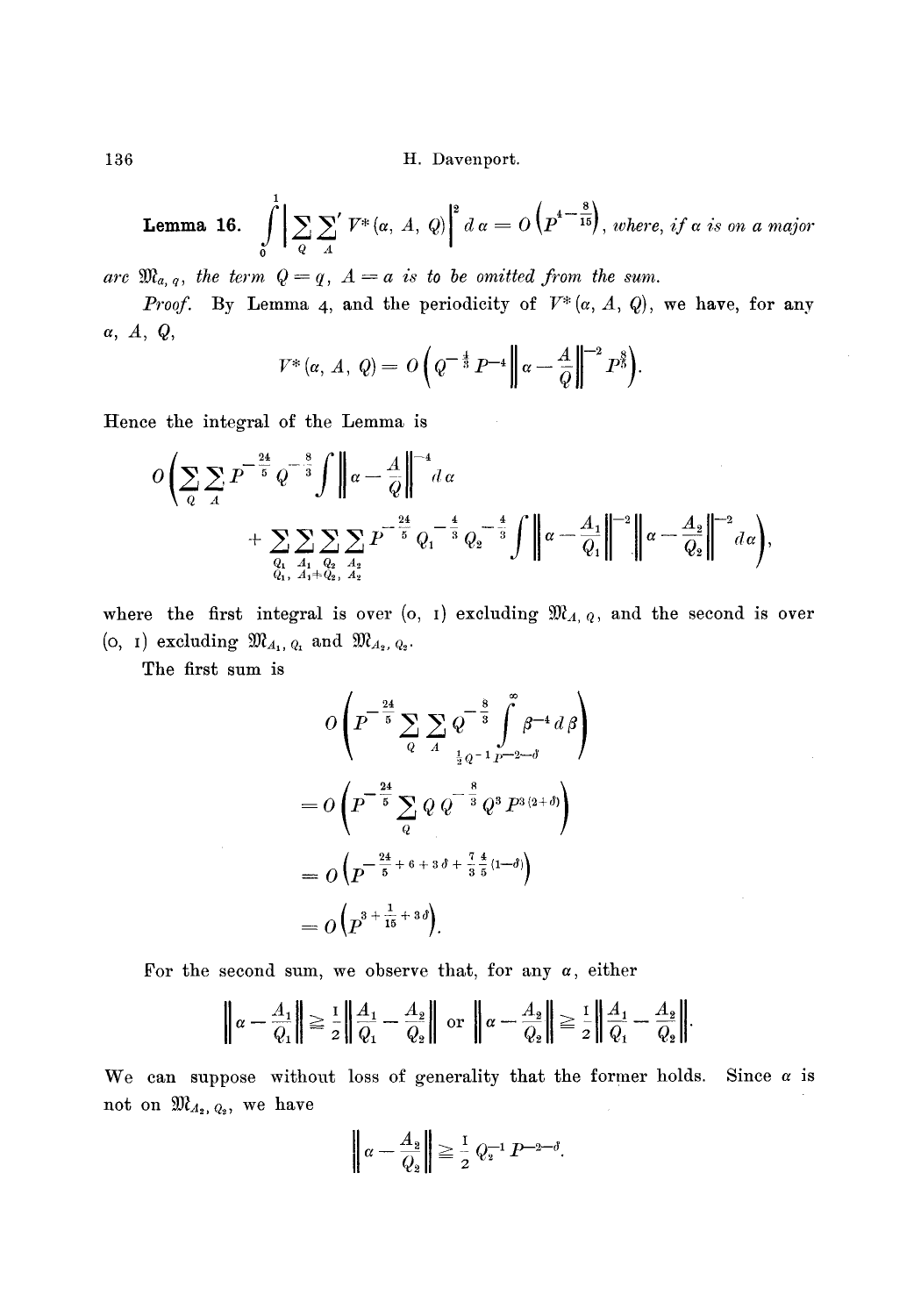Hence

$$
\int \left\| \alpha - \frac{A_1}{Q_1} \right\|^{-2} \left\| \alpha - \frac{A_2}{Q_2} \right\|^{-2} d\alpha = O \left( P^{4+2\delta} Q_2^2 \frac{1}{\left\| \frac{A_1}{Q_1} - \frac{A_2}{Q_2} \right\|^2} \right),
$$

and the sum is

$$
O\left(P^{-\frac{24}{5} + 4 + 2\delta}\sum_{\substack{Q_1\\Q_1, A_1 + Q_2, A_2}}\sum_{\substack{A_2\\A_2}}\sum_{\substack{A_2\\A_2}}\frac{Q_1^{\frac{3}{2}}Q_2^{\frac{8}{3}}}{\left\langle A_1\ Q_2 - A_2\ Q_1 \right\rangle^2}\right),
$$

where  $\langle A_1 \ Q_2 - A_2 \ Q_1 \rangle$  denotes the absolutely least residue of  $A_1 \ Q_2 - A_2 \ Q_1$  $(\text{mod } Q_1 Q_2)$ . Given  $Q_1, Q_2, n$ , the relation  $\langle A_1 Q_2 - A_2 Q_1 \rangle = n$  determines  $A_1$ ,  $A_2$  uniquely. Hence the above expression is

$$
O\left(P^{-\frac{24}{5}+4+2\delta}\sum_{Q_1}\overline{Q}_1^{\frac{2}{3}}\sum_{Q_2}\overline{Q}_2^{\frac{8}{3}}\sum_{n=1}^{\infty}n^{-2}\right)
$$
  
= 
$$
O\left(P^{-\frac{24}{5}+4+2\delta+\frac{5}{3}\frac{4}{5}(1-\delta)+\frac{11}{3}\frac{4}{5}(1-\delta)}\right)
$$
  
= 
$$
O\left(P^{4-\frac{8}{15}}\right).
$$

**Lemma 17.**  1  $\int |V(\alpha) - \sum_{i} \sum_{j} V^{*}(\alpha, A, Q)|^{2} d\alpha = O\left(P^{4+\frac{1}{10}+3\delta}\right).$ o q  $A$ 

*Proof.* If a is on a major arc  $\mathfrak{M}_{a, q}$ 

$$
\left|V(\alpha) - \sum_{Q} \sum_{A} V^*(\alpha, A, Q)\right| \leq \left|V(\alpha) - V^*(\alpha, a, q)\right| + \left|\sum_{Q} \sum_{A} V^*(\alpha, A, Q)\right|,
$$

and if  $\alpha$  is on a minor arc

$$
\left|V(\alpha) - \sum_{Q} \sum_{A} V^*(\alpha, A, Q)\right| \leq \left|V(\alpha)\right| + \left|\sum_{Q} \sum_{A} V^*(\alpha, A, Q)\right|,
$$

where the dash has the same meaning as in the enunciation of Lemma I6. Hence the result follows from Lemmas 11, 15, 16.

**Lemma 18.** 
$$
\sum_{n} (\varrho(n) - \psi(n) \mathfrak{S}(R, n))^2 = O\left(P^{4 + \frac{1}{10} + 3\delta}\right),
$$

*where, for*  $3 P^3 \le n \le 15 P^3$ ,  $\psi(n)$  satisfies

$$
c_{2}P^{\frac{3}{5}}<\psi\left( n\right)
$$

18--3932. *Aeta mathematica.* 71. Imprim6 le 8 mai 1939.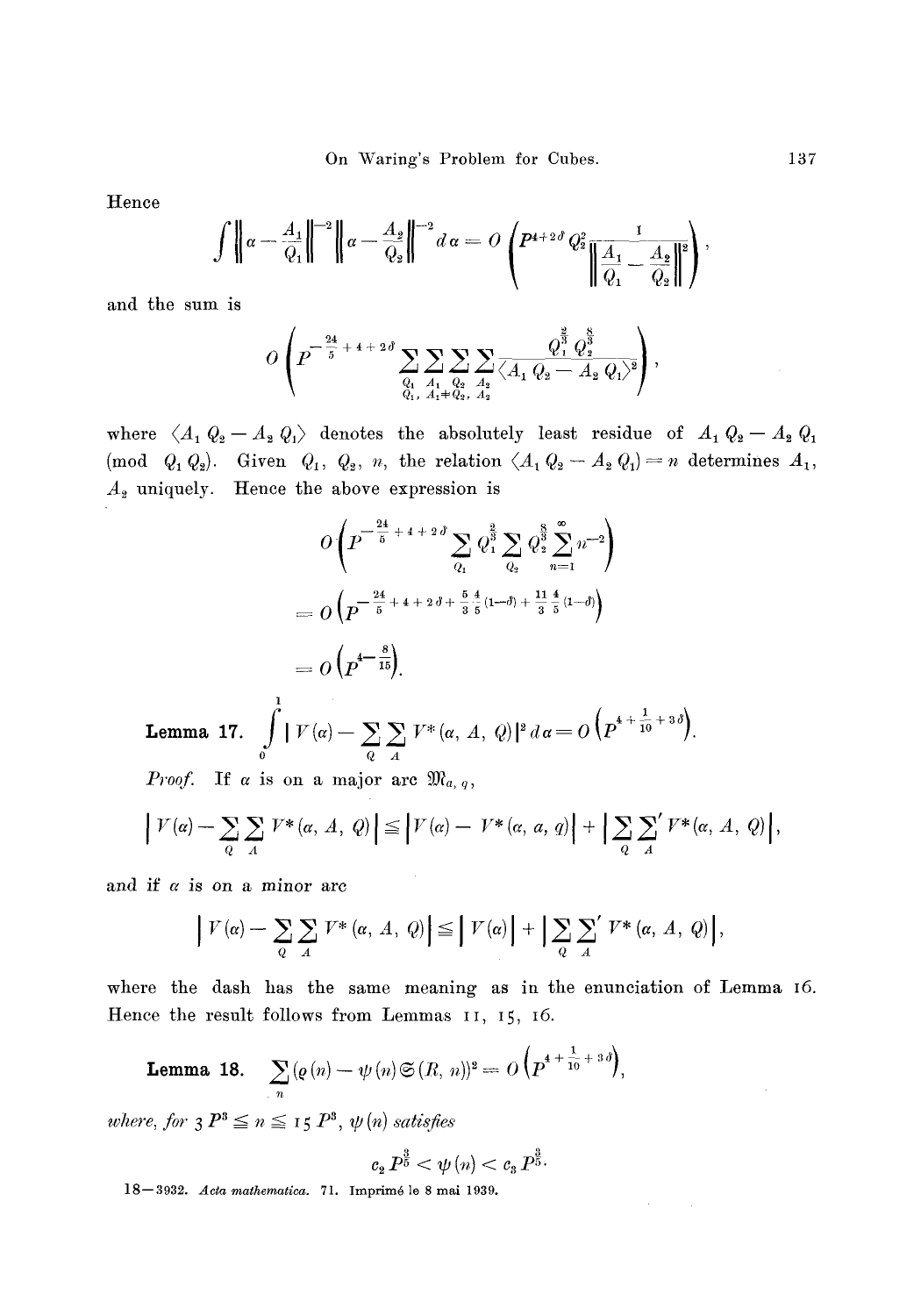*Proof.*  Let

$$
\psi(n) = \frac{1}{81} \sum_{n_1, n_2, n_3, n_4} (n_1 n_2 n_3 n_4)^{-\frac{2}{3}},
$$

where  $n_1, n_2, n_3, n_4$  are summed over all representations of n as  $n_1 + n_2 + n_3 + n_4$ subject to

$$
P^3 \leq n_1, n_2 \leq (2\ P)^3, \ (P^{\frac{4}{5}})^3 \leq n_3, n_4 \leq (2\ P^{\frac{4}{5}})^3.
$$

By the definition of  $I, I_1$ ,

$$
I^{2}\left(\alpha-\frac{A}{Q}\right)I_{1}^{2}\left(\alpha-\frac{A}{Q}\right)=\sum_{n}\psi(n)e\left(\left(\alpha-\frac{A}{Q}\right)n\right).
$$

Hence

$$
V^*(\alpha, A, Q) = \sum_n Q^{-4} (S_{A,Q})^4 \psi(n) e\left(\left(\alpha - \frac{A}{Q}\right)n\right),
$$

and

$$
\sum_{Q} \sum_{A} V^*(\alpha, A, Q) = \sum_{n} \psi(n) \mathfrak{S}(R, n) e(n \alpha).
$$

Thus

$$
V(\alpha) - \sum_{Q} \sum_{A} V^*(\alpha, A, Q) = \sum_{n} (Q(n) - \psi(n) \mathfrak{S}(R, n)) e(n \alpha).
$$

This shows that the first assertion of Lemma 18 is a consequence of Lemma 17.

As regards the magnitude of  $\psi(n)$ , it is obvious that if  $P^3 \leq n \leq 15 P^3$ ,  $n_3$  and  $n_4$  can be chosen arbitrarily, and that the number of representations of  $n-n_3-n_4$  as  $n_1+n_2$  lies between  $c_4(n-n_3-n_4)$  and  $c_5(n-n_3-n_4)$ , that is, between  $c_6P^3$  and  $c_7P^3$ . Hence

$$
\psi(n) > \frac{1}{81} c_6 P^8 \left\{ (2 P)^8 (2 P)^8 \left( 2 P^{\frac{4}{5}} \right)^8 \left( 2 P^{\frac{4}{5}} \right)^8 \right\}^{-\frac{2}{3}} \left( P^{\frac{12}{5}} \right)^2
$$
  
>  $c_2 P^{\frac{3}{5}},$ 

and similarly,  $\psi(n) < c_n P^{\frac{3}{5}}$ .

#### **The Singular Series.**

**Lemma 19.** For all n, q,  $|A(n, q)| < c_s q^{-1}$ *Proofi* By Lemma 2,

$$
|A(n, q)| < q^{-4} \sum_{a} \left( c_1 q^{\frac{3}{3}} \right)^4 < c_8 q^{-\frac{1}{3}}.
$$

138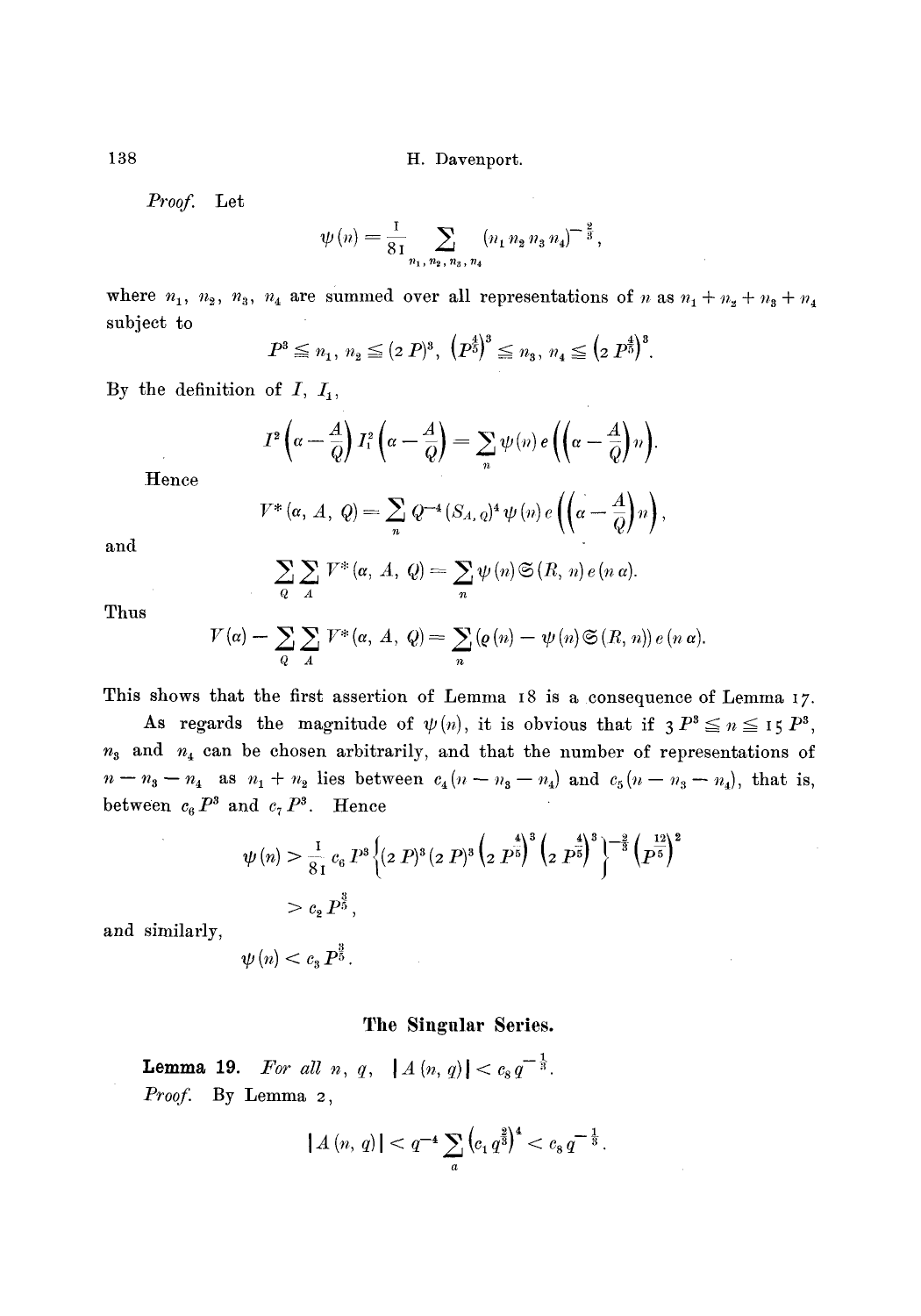**Lemma 20.** *If*  $(q_1, q_2) = 1$ , then  $A(n, q_1 q_2) = A(n, q_1) A(n, q_2)$ . Proof. Landau, Satz 282.

The following notation corresponds to that of Landau, pp. 280-302, in the case  $k=3, s=4$ .

For any prime p and any positive integer  $l$ , let  $N(p^l, n)$  denote the number of solutions of

$$
x_1^3 + x_2^3 + x_3^3 + x_4^3 \equiv n \pmod{p^l}, \ 0 \le x_i < p^l,
$$

in which not all of the  $x$ 's are divisible by  $p$ .

For any prime p let  $\gamma = 1$  if  $p > 3$  and  $\gamma = 2$  if  $p \le 3$ . Let  $P_0 = p^{\gamma}$ .

**Lemma 21.** Let  $3\varrho + \sigma$  be the exact power to which p divides n, where  $o \leq \sigma \leq 2$ . Let

$$
l_0=\max (3\,\varrho+\sigma+1,\ 3\,\varrho+\gamma).
$$

*Then* 

$$
A(n, pl) = o \quad \text{if} \quad l > l_0,
$$

*and* 

$$
\chi_p(n) = \sum_{v=0}^{\infty} A(n, p^v) = P_0^{-3} N(P_0, o) \sum_{v=0}^{e-1} p^{-v}
$$
  
+  $p^{-e} P_0^{-3} N(P_0, \frac{n}{p^{3e}}),$ 

*where, if*  $\varrho = 0$ *, the sum over v is to be read as zero.* 

*Proof.* This is the case  $k = 3$ ,  $s = 4$  of Landau's Satz 293. *Corollary.* If  $p \nmid 6n$  then  $A(n, p^{\nu}) = 0$  for  $\nu > 1$ .

**Lemma 22.** *If*  $p \neq 3$  *then*  $N(P_0, n) > 0$  *for all n.* 

that *Proof.* By Landau, Satz 300 and Satz 301 (with  $s = 4$ ), it suffices to prove

$$
4 \geq \frac{P_0 - 1}{p - 1} (3, p - 1) + 1.
$$

If  $p=2$ ,

$$
\frac{P_0-1}{p-1}(3, p-1) = \frac{2^2-1}{2-1}(3, 1) = 3.
$$

If  $p>3$ ,

$$
\frac{P_0-1}{p-1}(3, p-1)=(3, p-1)\leq 3.
$$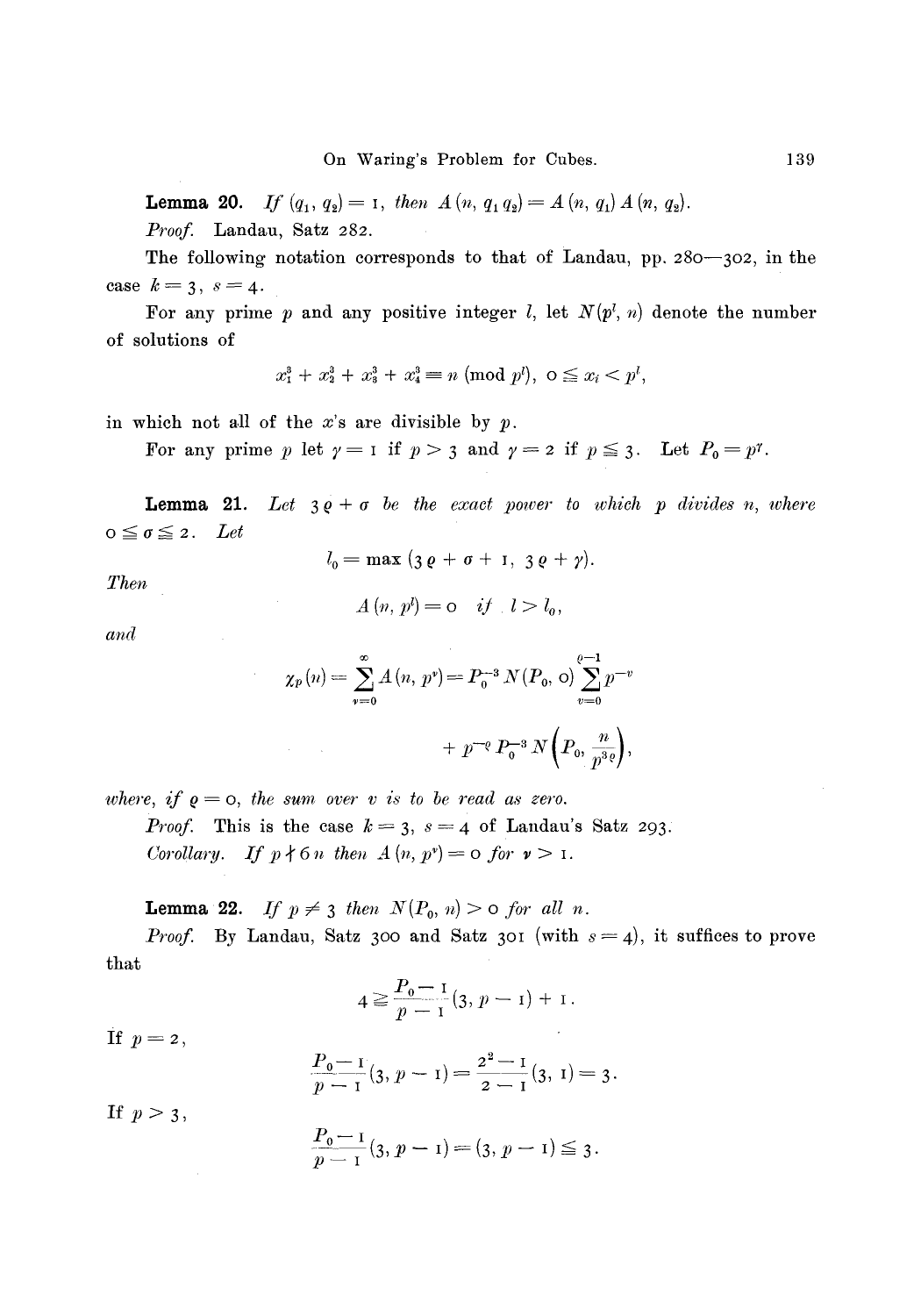**Lemma 23.** If  $p = 3$  (so that  $P_0 = 9$ ) then  $N(P_0, n) > 0$  for all n. Proof.  $1^3 + 8^3 + 0^3 + 0^3 \equiv \text{o} \pmod{9},$ 

$$
m \cdot 1^3 + (4 - m) \cdot 0^3 \equiv m \pmod{9}, \text{ for } 1 \leq m \leq 4,
$$
  

$$
m \cdot 8^3 + (4 - m) \cdot 0^3 \equiv -m \pmod{9}, \text{ for } 1 \leq m \leq 4.
$$

Lemma 24. *For any prime p and any n,* 

$$
\chi_p(n) \geq p^{-6}.
$$

*Proof.* (1) Suppose  $p^3 \nmid n$ , so that  $q = 0$ . By Lemmas 21, 22, 23,

$$
\chi_p(n) = P_0^{-3} N(P_0, n)
$$
  
\n
$$
\ge P_0^{-3}
$$
  
\n
$$
\ge p^{-6}.
$$

(2) Suppose  $p^3|n$ , so that  $\varrho \ge 1$ . By Lemmas 21, 22, 23,

$$
\chi_p(n) \ge P_o^{-3} N(P_o, o)
$$
  
\n
$$
\ge P_o^{-3}
$$
  
\n
$$
\ge p^{-6}.
$$

**Lemma 25.** For any prime  $p$ ,

$$
|A (n, p)| < c_9 p^{-\frac{3}{2}} \text{ if } p \nmid n,
$$
  

$$
|A (n, p)| < c_9 p^{-1} \text{ if } p | n.
$$

Proof. Landau, Sätze 317, 318.

**Lemma 26.** For any prime  $p$ ,

$$
|\chi_p(n)-1| < c_{10} p^{-\frac{3}{2}} \text{ if } p \nmid n,
$$
\n
$$
\chi_p(n) > 1 - c_{10} p^{-1} \text{ if } p \mid n.
$$

*Proof.* Landau, Sätze 320, 322.

Lemma 27. *The series* 

$$
\mathfrak{S}\left(n\right) = \sum_{q=1}^{\infty} A\left(n, q\right)
$$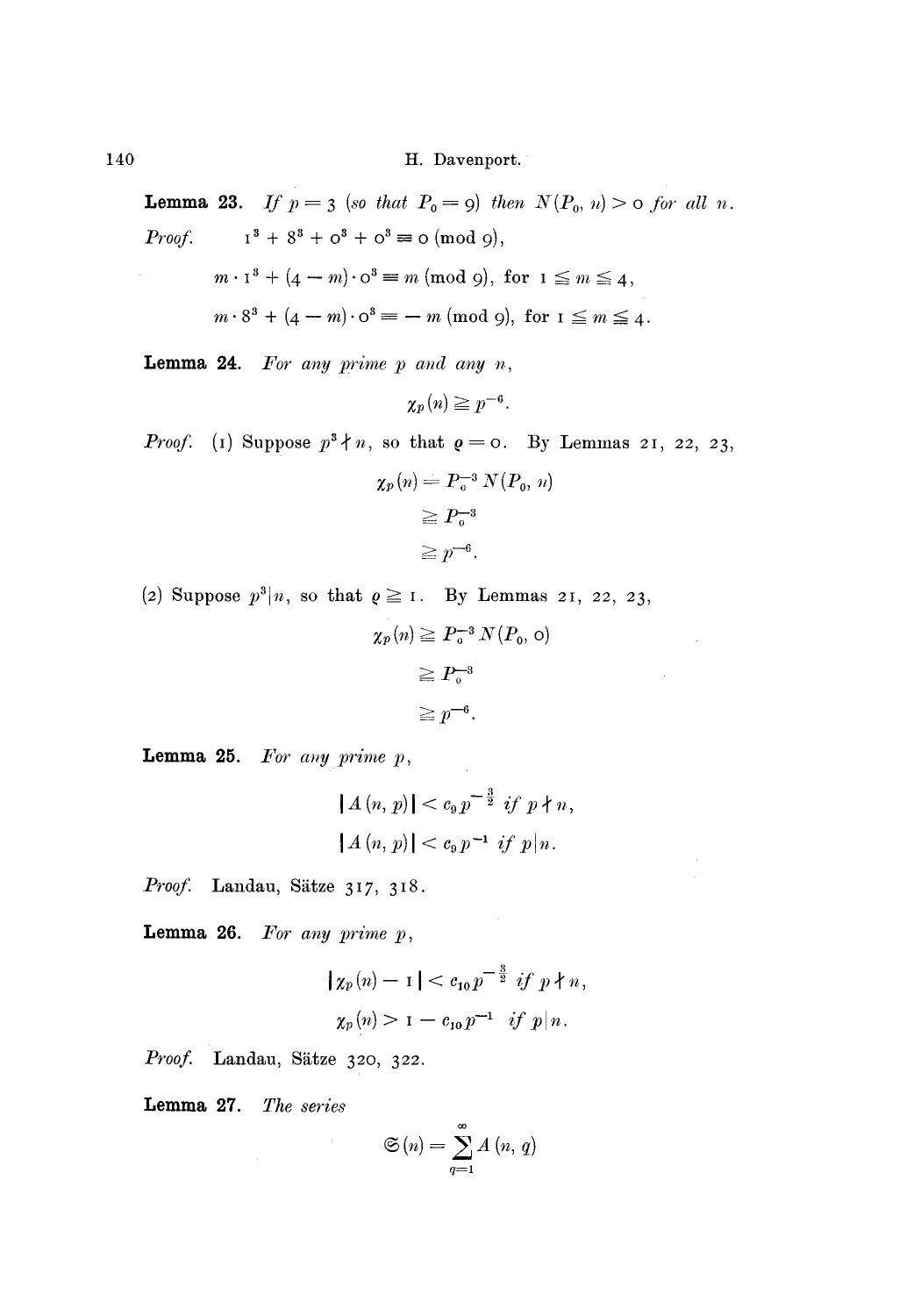*is absolutely convergent, and* 

$$
\mathfrak{S}(n) > c_{11} \left( \log \log n \right)^{-c_{12}}.
$$

*Proof.* By the first half of Lemma 26, the product

$$
\prod_{p}\chi_{p}\left( n\right)
$$

or is absolutely convergent; hence  $\sum A(n, q)$  is absolutely convergent, and  $\mathfrak{S}(n)$ = *q== l* 

$$
\prod_{p} \chi_{p}(n). \text{ By Lemmas 24, 26,}
$$
\n
$$
\prod_{p} \chi_{p}(n) > \left(\prod_{p \leq 2} p^{-6}\right) \left(\prod_{p > 2} \left(1 - c_{10} p^{-\frac{3}{2}}\right) \left(\prod_{p > 2} \left(1 - c_{10} p^{-1}\right)\right)\right)
$$
\n
$$
> c_{13} \prod_{p \mid n} (1 - c_{10} p^{-1})
$$
\n
$$
> c_{13} \prod_{p \mid n} (1 - p^{-1})^{c_{14}}
$$
\n
$$
> c_{15} \prod_{p \mid n} (1 - p^{-1})^{c_{14}}
$$
\n
$$
> c_{11} (\log \log n)^{-c_{12}}.
$$

**Lemma 28.** *For*  $\eta \geq 1$ ,

$$
\sum_{q \geq \eta} A(n, q) = O\left(\eta^{-\frac{1}{6}} n^e\right).
$$

*Proof.* Any positive integer q is expressible as  $q_1 q_2 q_3$ , where (I)  $q_1$  is quadratifrei, and  $(q_1, 6) = 1$ , (2)  $q_2$  is composed of prime powers with exponents  $\geq$  2, and  $(q_2, 6) = 1$ , (3)  $q_3$  is of the form  $2^{\lambda} 3^{\mu}$ , (4)  $(q_1, q_2) = (q_2, q_3) = (q_3, q_1) = r.$ By Lemma 21, if  $p|q_2$  (so that  $p > 3$ ),  $A(n, p) = 0$  if  $l > l_0 = \max(3p + q + 1, 3p + 1)$ 

$$
L(n, p^2) = 0 \text{ if } l > l_0 = \max (3 \varrho + \sigma + 1, 3 \varrho + 1)
$$
  
= 3 \varrho + \sigma + 1.

Hence, if  $p^l$  is one of the prime powers composing  $q_2$ , and  $A (n, p^l) \neq o$ , we have

$$
l\leq 3\,\varrho+\sigma+1,
$$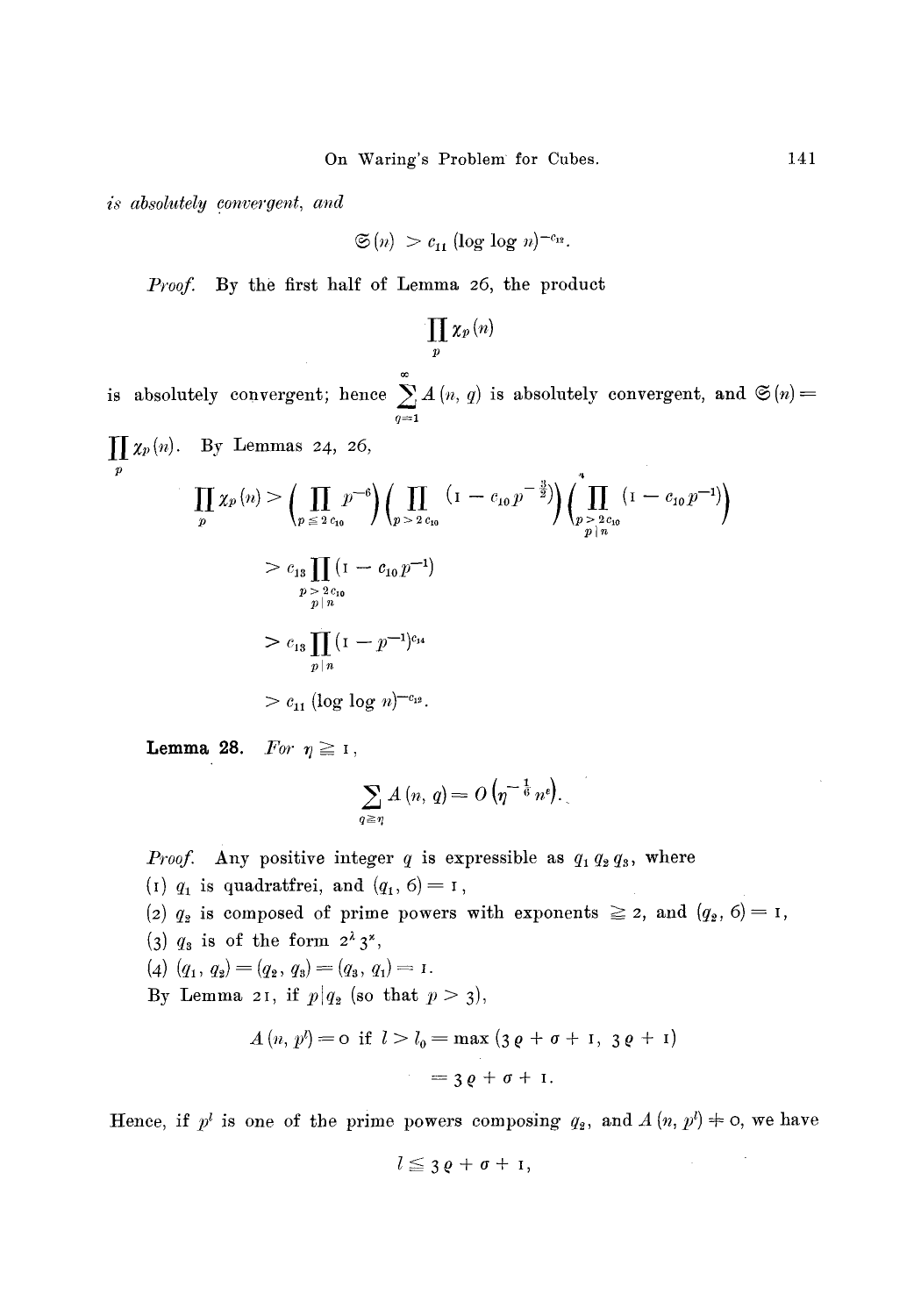whence  $p^{t-1}|n$ , whence (since  $l \ge 2$ ),  $p^l |n^2$ . Hence, if  $A(n, q_2) \ne 0$ , we must have  $q_2 | n^2$ .

By Lemma I9,

$$
A(n, q_2) = O(q_2^{-\frac{1}{3}}),
$$
  

$$
A(n, q_3) = O(q_3^{-\frac{1}{3}}).
$$

By Lemma 25,

$$
A(n, q_1) < \left(\prod_{p|q_1} c_p p^{-\frac{3}{2}}\right) \left(\prod_{\substack{p|q_1\\p|n}} p^{\frac{1}{2}}\right) = O\left(q_1^{-\frac{3}{2}+\epsilon}(n, q_1)^{\frac{1}{2}}\right).
$$

Hence

$$
\sum_{q \geq \eta} A(n, q) = O\left(\sum_{\substack{q_1, q_2, q_3 \\ q_1 q_2 q_3 \geq \eta \\ q_2 | n^2}} q_1^{-\frac{3}{2} + \epsilon} (n, q_1)^{\frac{1}{2}} q_1^{-\frac{1}{3}} q_3^{-\frac{1}{3}}\right)
$$
  
= 
$$
O\left(\eta^{-\frac{1}{6}} \sum_{\substack{q_1, q_2, q_3 \\ q_2 | n^2}} q_1^{-\frac{4}{3} + \epsilon} (n, q_1)^{\frac{1}{2}} q_2^{-\frac{1}{6}} q_3^{-\frac{1}{6}}\right).
$$

Now

$$
\sum_{q_2|n^2} q_2^{-\frac{1}{6}} \le \sum_{q_2|n^2} 1 = O(n^{\epsilon}),
$$
\n
$$
\sum_{q_3} q_3^{-\frac{1}{6}} \le (1 - 2^{-\frac{1}{6}})^{-1} (1 - 3^{-\frac{1}{6}})^{-1} = O(1),
$$
\n
$$
\sum_{q_1} q_1^{-\frac{1}{3} + \epsilon} (n, q_1)^{\frac{1}{2}} \le \sum_{d|n} d^{\frac{1}{2}} \sum_{r=1}^{\infty} (rd)^{-\frac{4}{3} + \epsilon}
$$
\n
$$
= O\left(\sum_{d|n} 1\right)
$$
\n
$$
= O(n^{\epsilon}).
$$

Hence the result.

**Lemma 29.** 
$$
\sum_{3 P^3 \leq n \leq 15 P^3} (\psi(n) \mathfrak{S}(R, n) - \psi(n) \mathfrak{S}(n))^2 = O(P^4).
$$

*Proof.* By Lemma 18, 
$$
\psi(n) = O(P^{\sharp})
$$
. By Lemma 28,

 $\sim 10$ 

$$
\mathfrak{S}(n) - \mathfrak{S}(R, n) = \sum_{q > R} A(n, q)
$$

$$
= O\left(R^{-\frac{1}{6}} P^{\iota}\right)
$$

$$
= O\left(P^{-\frac{2}{15} + \delta}\right).
$$

Hence the result.

142